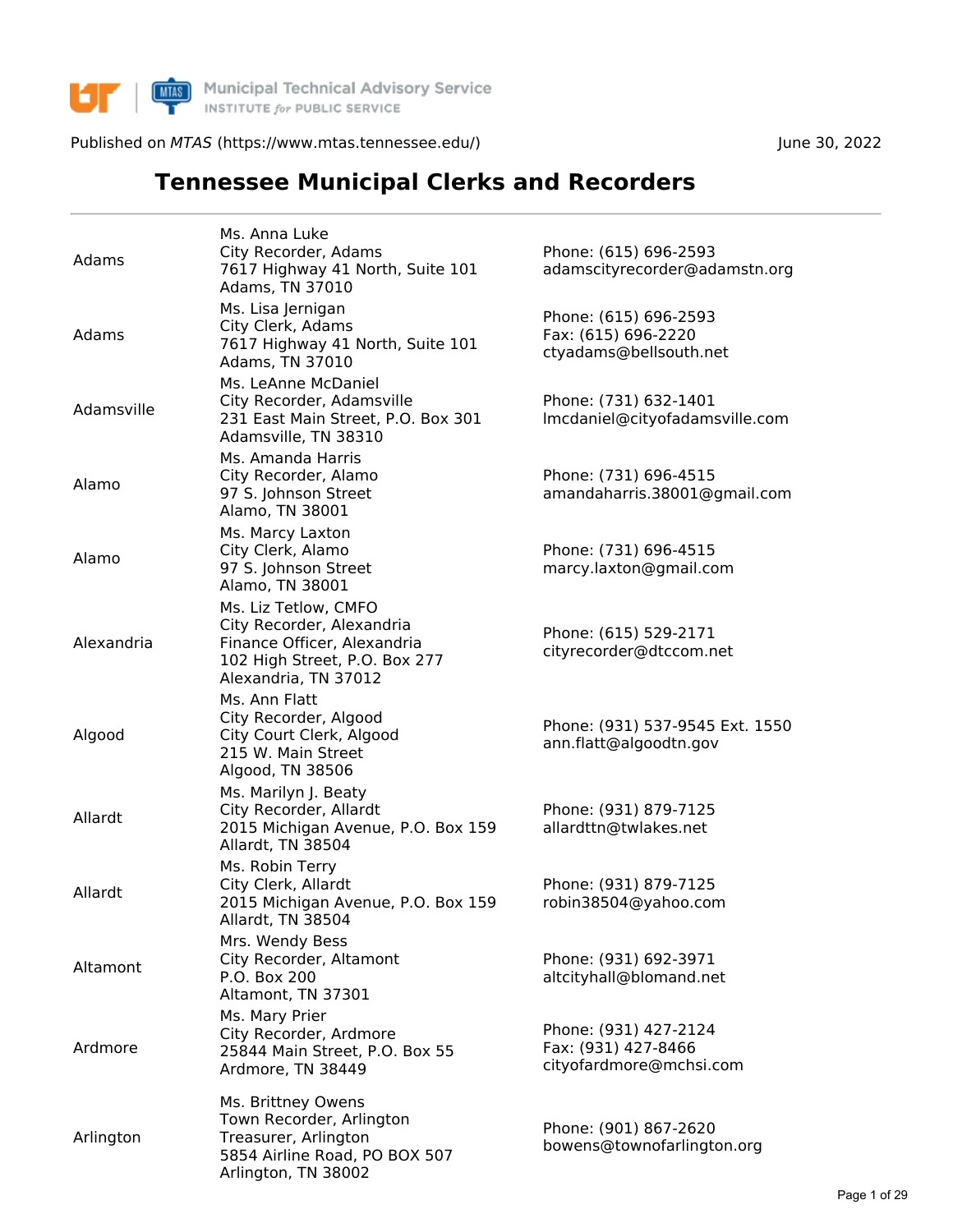| <b>Ashland City</b> | Ms. Alicia Martin<br>City Recorder, Ashland City<br>233 Tennessee Waltz Parkway, Suite 103<br>Ashland City, TN 37015                          | Phone: (615) 792-4211 Ext. 5235<br>amartin@ashlandcitytn.gov                 |
|---------------------|-----------------------------------------------------------------------------------------------------------------------------------------------|------------------------------------------------------------------------------|
| Athens              | Ms. Leslie McKee<br>City Clerk, Athens<br>815 North Jackson Street<br>Athens, TN 37303                                                        | Phone: (423) 744-2702<br>admin@athenstn.gov                                  |
| Atoka               | Ms. Debbie Pickard<br>Town Recorder, Atoka<br>334 Atoka Munford Avenue<br>Atoka, TN 38004                                                     | Phone: (901) 837-5300<br>dpickard@townofatoka.com                            |
| Atwood              | Mrs. Amanda Browning<br>City Recorder, Atwood<br>P.O. Box 339<br>Atwood, TN 38220                                                             | Phone: (731) 662-7689<br>townofatwood@tennesseetel.net                       |
| Auburntown          | Ms. Janice Fletcher<br>City Recorder, Auburntown<br>City Hall, PO Box 38<br>Auburntown, TN 37016                                              | Phone: (615) 464-4513                                                        |
| Baileyton           | Ms. Jessica Brown<br>City Recorder, Baileyton<br>Human Resources Director, Baileyton<br>Town Hall, 6530 Horton Highway<br>Baileyton, TN 37745 | Phone: (423) 234-6911<br>Fax: (423) 234-5442<br>BaileytonTownHall@gmail.com  |
| Baneberry           | Ms. Nancy Zander<br>City Recorder, Baneberry<br>City Hall, 521 Harrison Ferry Road<br>Baneberry, TN 37890                                     | Phone: (865) 674-0124<br>nzander@cityofbaneberry.com                         |
| <b>Bartlett</b>     | Ms. Penny Medlock, CAP, PM<br>City Clerk, Bartlett<br>6400 Stage Road<br>Bartlett, TN 38134-3739                                              | Phone: (901) 385-6449<br>Fax: (901) 385-6449<br>pmedlock@cityofbartlett.org  |
| <b>Baxter</b>       | Ms. Sharon Carlile<br>City Recorder, Baxter<br>200 Main Street, P.O. Box 335<br>Baxter, TN 38544                                              | Phone: (931) 858-4111 Ext. 1<br>baxtercity@twlakes.net                       |
| <b>Bean Station</b> | Ms. Barbara S. Wolfe<br>Town Recorder, Bean Station<br>785 Main Street<br>Bean Station, TN 37708                                              | Phone: (865) 993-3177<br>Fax: (865) 993-3619<br>bwolfe@townofbeanstation.com |
| Beersheba Springs   | Ms. Marsha Knight<br>City Recorder, Beersheba Springs<br>City Hall, PO Box 546<br>Beersheba Springs, TN 37305                                 | Phone: (931) 692-3107<br>townofbeersheba@yahoo.com                           |
| <b>Bell Buckle</b>  | Ms. Janet Robinson<br>Town Clerk, Bell Buckle<br>Town Recorder, Bell Buckle<br>8 Railroad Square, P.O. Box 276<br>Bell Buckle, TN 37020       | Phone: (931) 389-9513<br>Janet Robinson@townofbellbuckle.com                 |
| <b>Belle Meade</b>  | Mr. Rusty Terry<br>City Recorder, Belle Meade<br>4705 Harding Pike<br>Nashville, TN 37205                                                     | Phone: (615) 297-6041<br>rterry@citybellemeade.org                           |
| <b>Bells</b>        | Ms. Alicia Pigue, CMFO<br>City Recorder, Bells<br>City Court Clerk, Bells<br>12987 Hwy 79, P.O. Box 760<br>Bells, TN 38006                    | Phone: (731) 663-2334<br>cityhall@cityofbellstenn.us                         |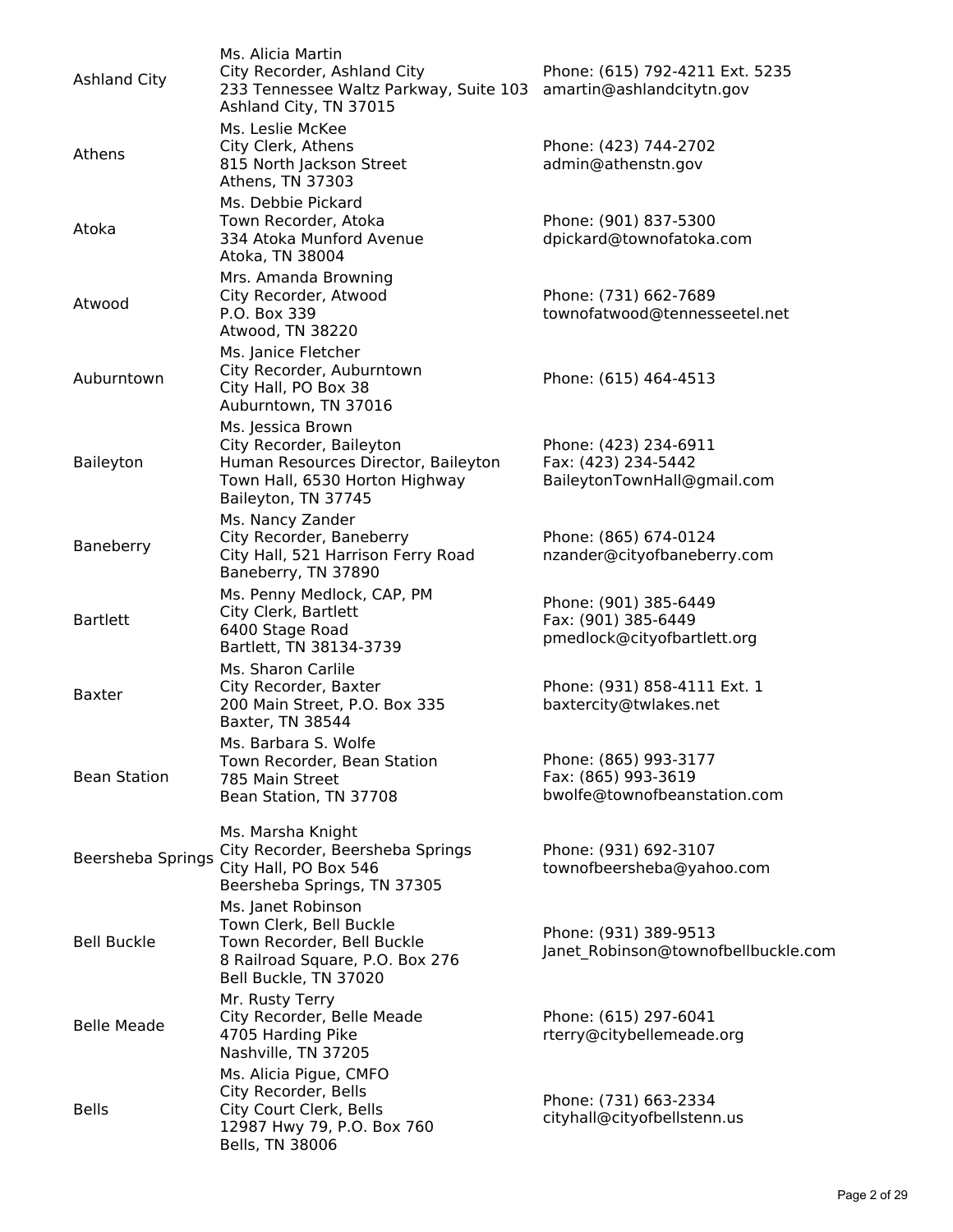| <b>Benton</b>         | Ms. Debbie Swigert<br>City Recorder, Benton<br>Human Resources Director, Benton<br>6496 HWY 411 North<br>Benton, TN 37307                                                   | Phone: (423) 338-5733<br>recorder@cityofbentontn.com                          |
|-----------------------|-----------------------------------------------------------------------------------------------------------------------------------------------------------------------------|-------------------------------------------------------------------------------|
| <b>Berry Hill</b>     | Ms. Cheri Holmes, CMFO<br>City Clerk, Berry Hill<br>698 Thompson Lane<br>Nashville, TN 37204                                                                                | Phone: (615) 292-5531<br>Fax: 615/297-2391<br>cthompson@berryhilltn.net       |
| <b>Berry Hill</b>     | Ms. Michelle Honick<br>City Recorder, Berry Hill<br>Court Clerk, Berry Hill<br>698 Thompson Lane<br>Nashville, TN 37204                                                     | Phone: (615) 292-5531<br>mhonick@berryhilltn.net                              |
| <b>Bethel Springs</b> | Ms. Shonque Sanders<br>City Recorder, Bethel Springs<br>4066 Main Street, P.O. Box 214<br>Bethel Springs, TN 38315                                                          | Phone: (731) 934-7266<br>bethelsprings4u@hotmail.com                          |
| <b>Big Sandy</b>      | Ms. Maria Austin<br>City Clerk/Recorder, Big Sandy<br>City Court Clerk, Big Sandy<br>65 Front Street<br>Big Sandy, TN 38221                                                 | Phone: (731) 593-3213<br>Fax: (731) 593-0971<br>townofbigsandy@gmail.com      |
| <b>Blaine</b>         | Ms. Elizabeth "Liz" White<br>City Clerk, Blaine<br>City Recorder, Blaine<br>Human Resources Director, Blaine<br>220 Indian Ridge Road, P.O. Box 85<br>Blaine, TN 37709-0085 | Phone: (865) 933-1240<br>elizabeth.white@blainetn.gov                         |
| <b>Bluff City</b>     | Ms. Sharon Greene<br>City Recorder, Bluff City<br>Finance Director, Bluff City<br>4391 Bluff City Highway, P.O. Box 70<br>Bluff City, TN 37618                              | Phone: (423) 538-7144<br>sharongreenecityrecorderbc@gmail.com                 |
| <b>Bolivar</b>        | Mrs. Carri Beth Rhea<br>City Clerk/Recorder, Bolivar<br>City Hall, 211 North Washington Street<br>Bolivar, TN 38008                                                         | Phone: (731) 658-2020<br>cbrhea.cityofbolivar@gmail.com                       |
| <b>Braden</b>         | Ms. Lisa Tapp<br>City Recorder, Braden<br><b>Town Hall</b><br>Braden, TN 38010                                                                                              | Phone: (901) 594-5380                                                         |
| <b>Bradford</b>       | Ms. Johnna Alexander<br>City Recorder, Bradford<br>PO Box 87<br>Bradford, TN 38316                                                                                          | Phone: (731) 742-3465<br>Fax: (731) 742-2969<br>bcrecorder@cityofbradford.net |
| Brentwood             | Ms. Holly Earls<br>City Recorder, Brentwood<br>5211 Maryland Way, P.O. Box 788<br>Brentwood, TN 37024-0788                                                                  | Phone: (615) 371-0060<br>Fax: (615) 371-2215<br>holly.earls@brentwoodtn.gov   |
| <b>Brighton</b>       | Ms. Leah Hayse<br>Town Clerk, Brighton<br>1270 Old Hwy 51 S., P.O. Box 277<br>Brighton, TN 38011                                                                            | Phone: (901) 476-8661<br>lhayse@townofbrighton.com                            |
| <b>Brighton</b>       | Ms. Tammy McKinney<br>Town Recorder, Brighton<br>1270 Old Hwy 51 S., P.O. Box 277<br>Brighton, TN 38011                                                                     | Phone: (901) 476-8661<br>tmckinney@townofbrighton.com                         |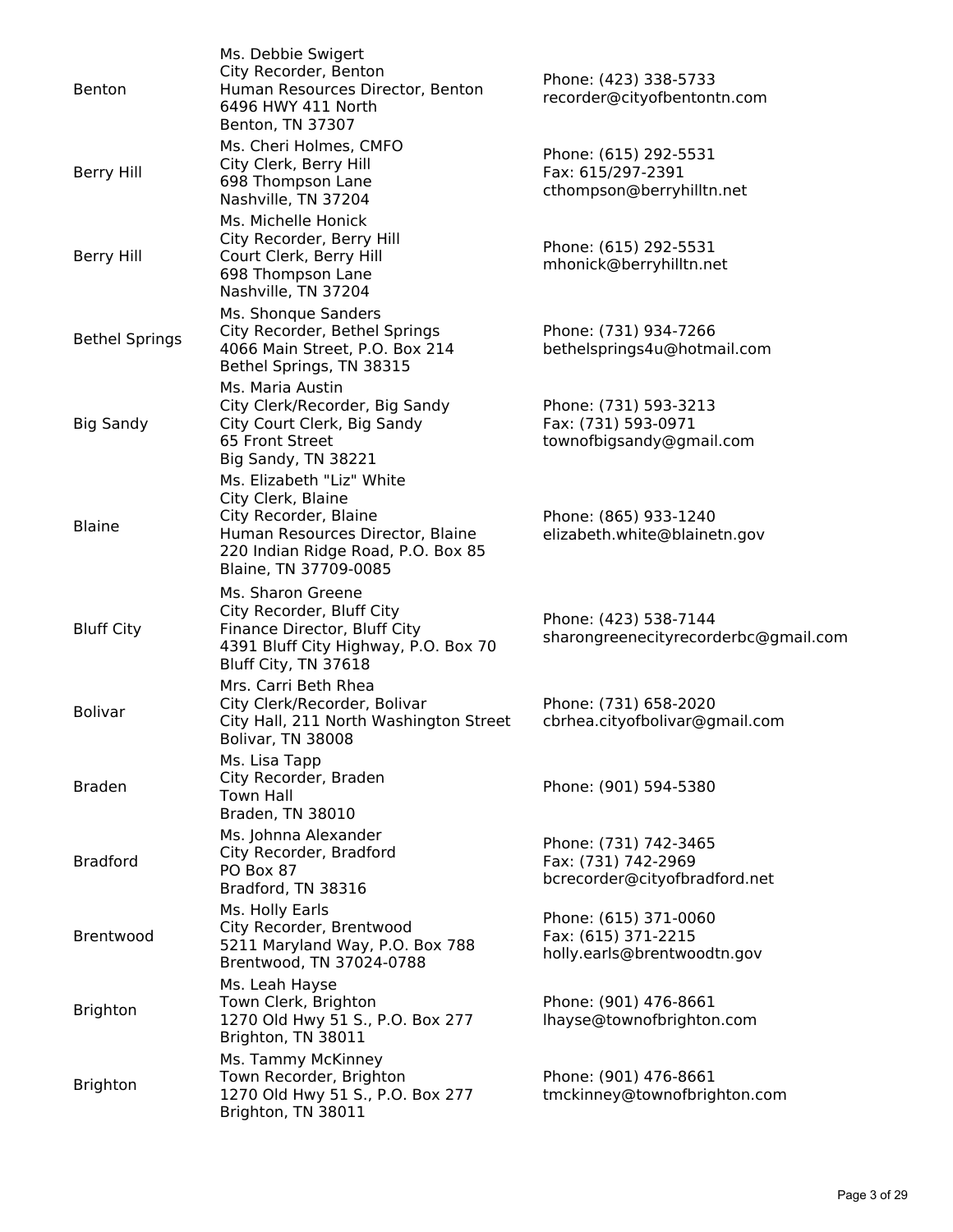| <b>Brighton</b>    | Ms. Tammy French<br>Town Clerk, Brighton<br>1270 Old Hwy 51 S., P.O. Box 277<br>Brighton, TN 38011                                                                           | Phone: (901) 476-8661<br>tfrench@townofbrighton.com                          |
|--------------------|------------------------------------------------------------------------------------------------------------------------------------------------------------------------------|------------------------------------------------------------------------------|
| <b>Bristol</b>     | <b>VACANT</b><br>City Recorder, Bristol<br>Finance Director, Bristol                                                                                                         |                                                                              |
| <b>Brownsville</b> | Mrs. Sherry Batchelor<br>City Clerk, Brownsville<br>111 North Washington, P. O. Box 449<br>Brownsville, TN 38012                                                             | Phone: (731) 772-1212<br>Fax: (731) 772-1275<br>sbatchelor@brownsvilletn.gov |
| <b>Bruceton</b>    | Ms. Annie M. Hand, CMFO<br>City Recorder, Bruceton<br>Finance Director, Bruceton<br>209 Cheatham Street<br>Bruceton, TN 38317                                                | Phone: (731) 586-2401<br>cityrecorder@townofbrucetontn.org                   |
| <b>Bruceton</b>    | Ms. Holly Watts<br>Clerk, Bruceton<br>Secretary, Bruceton<br>209 Cheatham Street<br>Bruceton, TN 38317                                                                       | Phone: (731) 586-2401<br>accounts@townofbrucetontn.org                       |
| <b>Bruceton</b>    | Ms. Sheryl Todd<br>City Clerk, Bruceton<br>209 Cheatham Street<br>Bruceton, TN 38317                                                                                         | Phone: (731) 586-2401<br>cityclerk@townofbrucetontn.org                      |
| <b>Bulls Gap</b>   | Mr. Michael Solomon<br>City Administrator, Bulls Gap<br>City Recorder, Bulls Gap<br>City Court Clerk, Bulls Gap<br>139 South Main Street, P.O. Box 10<br>Bulls Gap, TN 37711 | Phone: (423) 235-5216<br>Mike.bullsgap@gmail.com                             |
| <b>Burlison</b>    | Ms. Pamela Cochran<br>City Recorder, Burlison<br>P.O. Box 150<br>Burlison, TN 38015                                                                                          | Phone: (901) 475-9068<br>townofburlison@att.net                              |
| <b>Burns</b>       | Ms. Carol Sullivan<br>City Court Clerk, Burns<br>City Clerk, Burns<br>City Recorder, Burns<br>P.O. Box 36<br>Burns, TN 37029                                                 | Phone: (615) 446-2851<br>townofburns@comcast.net                             |
| <b>Burns</b>       | Ms. Kimberly K. Leady<br>City Clerk, Burns<br>P.O. Box 36<br>Burns, TN 37029                                                                                                 | Phone: (615) 446-2851                                                        |
| Byrdstown          | Mr. Johnny Sells<br>City Recorder, Byrdstown<br>109 West Main, P.O. Box 325<br>Byrdstown, TN 38549                                                                           | Phone: (931) 864-6215<br>byrdstown@twlakes.net                               |
| Calhoun            | Ms. Rebecca Jones<br>City Recorder, Calhoun<br>746 Highway 163, P.O. Box 115<br>Calhoun, TN 37309                                                                            | Phone: (423) 336-2348                                                        |
| Camden             | Ms. Angie Holland<br>City Clerk, Camden<br>City Recorder, Camden<br>110 Highway 641 South, P.O. Box 779<br>Camden, TN 38320                                                  | Phone: (731) 584-4656<br>cityofcamden1@bellsouth.net                         |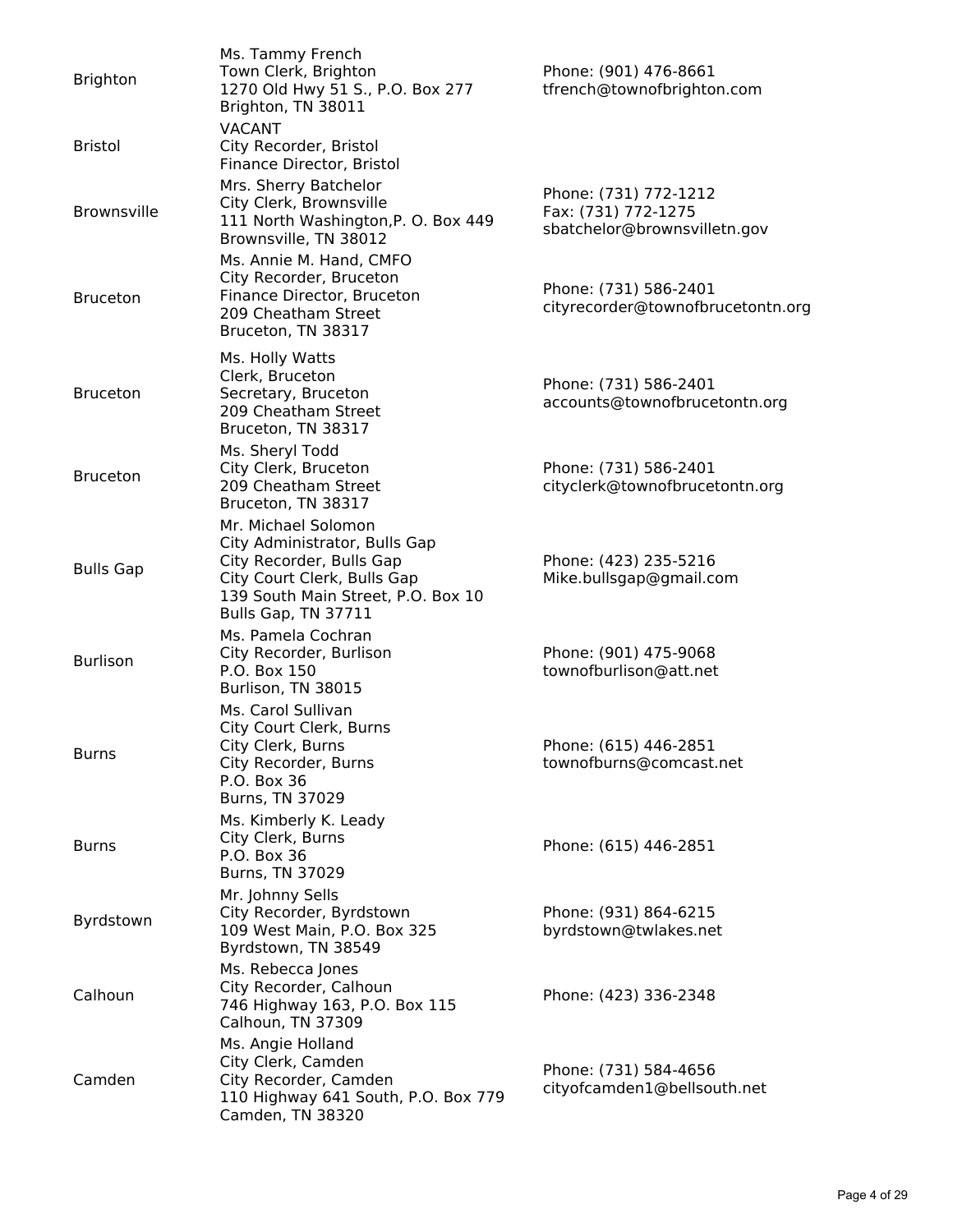| Carthage    | Ms. Danielle Bane<br>City Recorder, Carthage<br>314 Spring Street, P. O. Box 259<br>Carthage, TN 37030                                        | Phone: (615) 735-1881 Ext. 200<br>Fax: (615) 735-3475<br>dbane@townofcarthagetn.com      |
|-------------|-----------------------------------------------------------------------------------------------------------------------------------------------|------------------------------------------------------------------------------------------|
| Carthage    | Ms. Julie Davenport<br>City Clerk, Carthage<br>314 Spring Street, P. O. Box 259<br>Carthage, TN 37030                                         | Phone: (615) 735-1881 Ext. 201<br>Fax: (615) 735-3475<br>jdavenport@townofcarthagetn.com |
| Caryville   | Ms. Trecia Kindred<br>City Recorder, Caryville<br>4839 Old Highway 63<br>Caryville, TN 37714                                                  | Phone: (423) 562-9478<br>caryvillerecorder@comcast.net                                   |
| Cedar Hill  | Ms. Melissa Ellis<br>City Clerk/Recorder, Cedar Hill<br>P.O. Box 113<br>Cedar Hill, TN 37032                                                  | Phone: (615) 696-4802<br>Fax: (615) 696-1844<br>melissaellis28@yahoo.com                 |
| Celina      | Ms. Jeannie Lee<br>City Recorder, Celina<br>City Court Clerk, Celina<br>330 Dow Avenue, P.O. Box 449<br>Celina, TN 38551                      | Phone: (931) 243-2115<br>cityofcelina@twlakes.net                                        |
| Centerville | Ms. June Horner<br>City Recorder, Centerville<br>102 East Swan Street, P.O. Box 238<br>Centerville, TN 37033                                  | Phone: (931) 729-4246<br>Fax: (931) 729-3528<br>jhorner@centervilletn.org                |
| Chapel Hill | Ms. Denise Carlton<br>Town Clerk I, Chapel Hill<br>4650 Nashville Hwy, P.O. Box 157<br>Chapel Hill, TN 37034                                  | Phone: (931) 364-7632<br>townclerk1@united.net                                           |
| Chapel Hill | Mr. Phillip Dye<br>Town Recorder, Chapel Hill<br>4650 Nashville Hwy, P.O. Box 157<br>Chapel Hill, TN 37034                                    | Phone: (931) 364-7632<br>phillipdye@townofchapelhilltn.gov                               |
| Chapel Hill | Ms. Sandy Westmoreland<br>Court Clerk, Chapel Hill<br>Town Clerk II, Chapel Hill<br>4650 Nashville Hwy, P.O. Box 157<br>Chapel Hill, TN 37034 | Phone: (931) 364-4136<br>sandywestmoreland@townofchapelhilltn.gov                        |
| Charleston  | Ms. Janet Newport<br>City Court Clerk, Charleston<br>City Recorder, Charleston<br>126 Worth Street, NE, P. O. Box 431<br>Charleston, TN 37310 | Phone: (423) 336-1483<br>city of charl 58820@bells outh.net                              |
| Charlotte   | Ms. Jennifer Carlew<br>Library Director, Charlotte<br>City Recorder, Charlotte<br>22 Court Square<br>Charlotte, TN 37036                      | Phone: (615) 789-4184<br>jennifer.carlew@comcast.net                                     |
| Chattanooga | Ms. Nicole Gwyn<br>City Clerk, Chattanooga<br>City Hall, 101 East 11th Street<br>Chattanooga, TN 37402                                        | Phone: (423) 643-7170<br>Fax: (423) 757-4857<br>nsgwyn@chattanooga.gov                   |
| Church Hill | <b>VACANT</b><br>City Recorder, Church Hill                                                                                                   |                                                                                          |
| Clarksburg  | Ms. Leigh Grice<br>City Recorder, Clarksburg<br>P.O. Box 117<br>Clarksburg, TN 38324-0117                                                     | Phone: (731) 986-5547<br>cityclarksburg@yahoo.com                                        |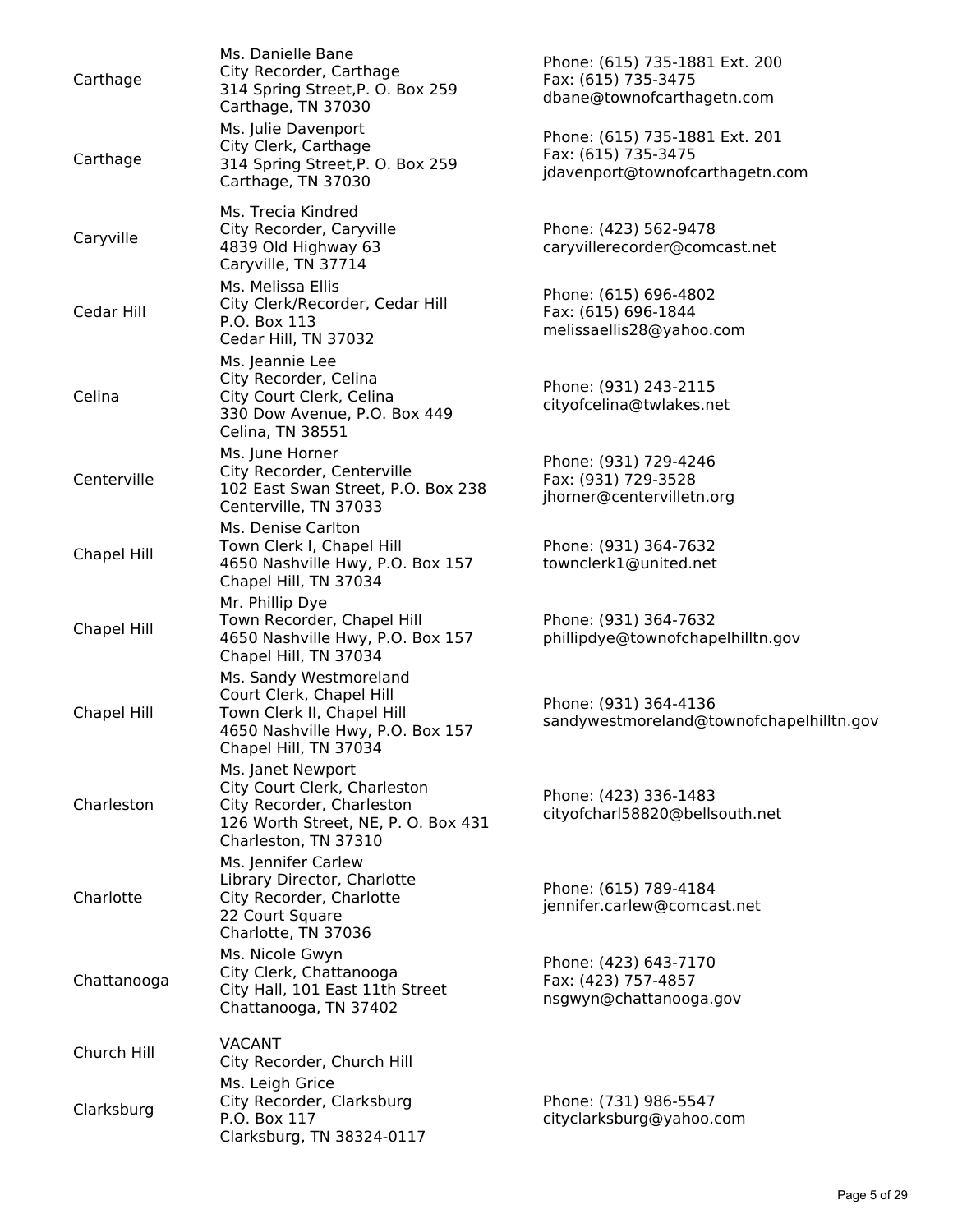| Clarksville   | Ms. Sylvia S. Skinner<br>City Clerk, Clarksville<br>1 Public Square, P.O. Box 928<br>Clarksville, TN 37040<br>Mr. Shawn McKay<br>Assistant City Manager/CFO, Cleveland | Phone: (931) 648-6121<br>Fax: (931) 221-0122<br>sylvia.skinner@cityofclarksville.com |
|---------------|------------------------------------------------------------------------------------------------------------------------------------------------------------------------|--------------------------------------------------------------------------------------|
| Cleveland     | City Clerk, Cleveland<br>Finance Director, Cleveland<br>City Recorder, Cleveland<br>190 Church Street NE, P.O. Box 1519<br>Cleveland, TN 37364-1519                    | Phone: (423) 472-4551<br>Fax: (423) 559-3302<br>smckay@clevelandtn.gov               |
| Clifton       | Ms. Barbara A. Culp<br>City Recorder, Clifton<br>142 Main Street, P.O. Box 192<br>Clifton, TN 38425                                                                    | Phone: (931) 676-3370<br>culpb@cityofclifton.com                                     |
| Clifton       | Ms. Samantha Haines<br>City Clerk, Clifton<br>142 Main Street, P.O. Box 192<br>Clifton, TN 38425                                                                       | Phone: (931) 676-3370<br>shaines@cityofclifton.com                                   |
| Clinton       | Ms. Regina Ridenour<br>City Recorder, Clinton<br>100 Bowling Street<br>Clinton, TN 37716                                                                               | Phone: (865) 457-0424<br>gridenour@clintontn.net                                     |
| Coalmont      | Ms. Tisha Miller<br>City Recorder, Coalmont<br>Highway 56<br>Coalmont, TN 37313                                                                                        | Phone: (931) 592-9373<br>miller.tisha@outlook.com                                    |
| Collegedale   | Mrs. Kristi Wheeler<br>City Recorder, Collegedale<br>4910 Swinyar Drive, P.O. Box 1880<br>Collegedale, TN 37315-1880                                                   | Phone: (423) 468-1996 Ext. 1<br>kwheeler@collegedaletn.gov                           |
| Collierville  | Ms. Lynn S. Carmack<br>Town Clerk, Collierville<br>500 Poplar View Parkway<br>Collierville, TN 38017-3440                                                              | Phone: (901) 457-2212<br>lcarmack@colliervilletn.gov                                 |
| Collinwood    | Ms. Cynthia Kephart<br>City Recorder, Collinwood<br>101 Third Avenue No, P.O. Box 98<br>Collinwood, TN 38450                                                           | Phone: (931) 724-9107<br>kephartc@cityofcollinwood.org                               |
| Coopertown    | Mrs. Emily McKellar<br>City Clerk, Coopertown<br>2525 Burgess Gower Rd<br>Springfield, TN 37172                                                                        | Phone: (615) 382-4470 Ext. 214<br>cityclerk@coopertowntn.org                         |
| Coopertown    | Ms. Kathy Smith<br>City Recorder, Coopertown<br>2525 Burgess Gower Rd<br>Springfield, TN 37172                                                                         | Phone: (615) 382-4470 Ext. 207<br>recorder@coopertowntn.org                          |
| Copperhill    | Ms. Shannon Arthur<br>City Recorder, Copperhill<br>160 Main Street, P.O. Box 640<br>Copperhill, TN 37317                                                               | Phone: (423) 496-5141<br>cityofcopperhilltn@gmail.com                                |
| Cornersville  | Mr. Taylor Brandon<br>Town Administrator, Cornersville<br>Town Court Clerk, Cornersville<br>Town Recorder, Cornersville<br>P.O. Box 128<br>Cornersville, TN 37047      | Phone: (931) 293-4482<br>townof cornersville@tds.net                                 |
| Cottage Grove | Ms. Carolyn Kaminski<br>City Recorder, Cottage Grove<br>P.O. Box 26<br>Cottage Grove, TN 38224                                                                         | Phone: (731) 247-3987                                                                |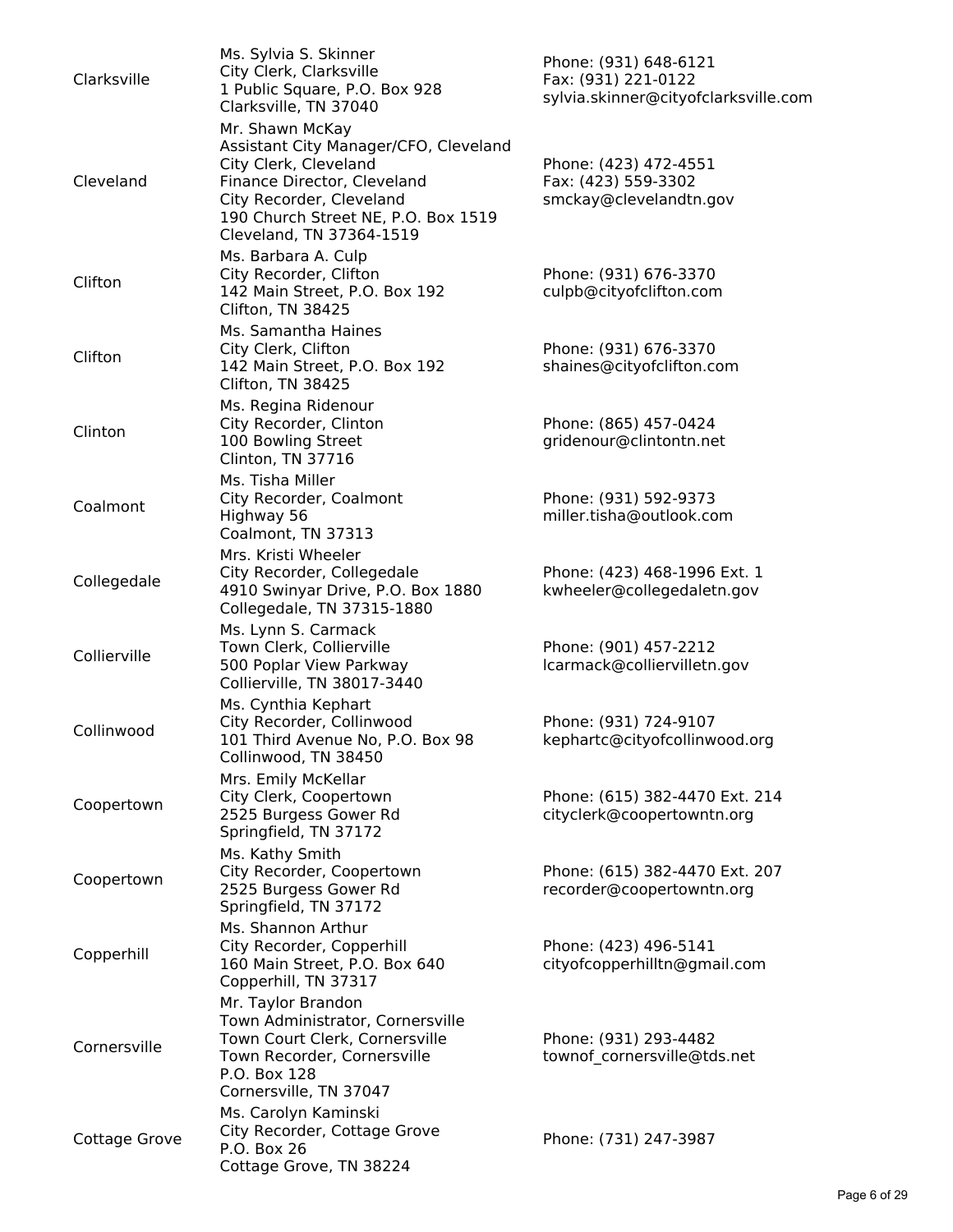| Covington              | Ms. Tina Dunn<br>Treasurer, Covington<br>City Recorder, Covington<br>200 West Washington Ave., P.O. Box 768<br>Covington, TN 38019-0768                                               | Phone: (901) 476-9613<br>tdunn@covingtontn.com                                  |
|------------------------|---------------------------------------------------------------------------------------------------------------------------------------------------------------------------------------|---------------------------------------------------------------------------------|
| Cowan                  | Ms. Mary Pearson<br>City Recorder, Cowan<br>301 East Cumberland, P.O. Box 338<br>Cowan, TN 37318                                                                                      | Phone: (931) 967-7318<br>Fax: (931) 967-7990<br>mpearson.recorder@gmail.com     |
| Crab Orchard           | Ms. Gerri Norris<br>Finance Director, Crab Orchard<br>City Recorder, Crab Orchard<br>338 Hebbertsburg Road, P.O. Box 215<br>Crab Orchard, TN 37723                                    | Phone: (931) 484-2815<br>theorchard@frontiernet.net                             |
| <b>Cross Plains</b>    | Ms. Tammy Covington<br>City Court Clerk, Cross Plains<br>City Recorder, Cross Plains<br>7622 Hwy 25 East<br>Cross Plains, TN 37049                                                    | Phone: (615) 654-2555<br>cityofcrossplains@comcast.net                          |
| Crossville             | Ms. Valerie Hale, CMC<br>City Clerk, Crossville<br>392 N Main Street<br>Crossville, TN 38555                                                                                          | Phone: (931) 456-5680<br>valerie.hale@crossvilletn.gov                          |
| Crump                  | Mrs. Pamela "Pam" R. Hardy<br>City Recorder, Crump<br>City Administrator, Crump<br>Chief Financial Officer, Crump<br>City Court Clerk, Crump<br>55 Hardy Road<br>Adamsville, TN 38310 | Phone: (731) 632-4224<br>Fax: (731) 632-0644<br>Phardy@crumpcityhall.org        |
| <b>Cumberland City</b> | Ms. Cheryl Milliken<br>City Court Clerk, Cumberland City<br>City Recorder, Cumberland City<br>121 Main Street<br>Cumberland City, TN 37050                                            | Phone: (931) 827-2000<br>cumberlandcity@msn.com                                 |
| <b>Cumberland City</b> | Ms. Kristane Mathis<br>City Clerk, Cumberland City<br>121 Main Street<br>Cumberland City, TN 37050                                                                                    | Phone: (931) 827-2000<br>Fax: (931) 827-2395<br>kmathiscumberlandcity@gmail.com |
| <b>Cumberland Gap</b>  | Ms. Linda Moyers, CMC, CMFO<br>City Recorder, Cumberland Gap<br>330 Colwyn Street, P.O. Box 78<br>Cumberland Gap, TN 37724                                                            | Phone: (423) 869-3860<br>cityhall@townofcumberlandgap.com                       |
| Dandridge              | Ms. Cathy Dixon<br>Town Recorder, Dandridge<br>131 East Main Street, P.O. Box 249<br>Dandridge, TN 37725                                                                              | Phone: (865) 397-7420<br>cdixon@dandridgetn.gov                                 |
| Dayton                 | Ms. Michelle Horton<br>City Recorder, Dayton<br>399 First Avenue<br>Dayton, TN 37321                                                                                                  | Phone: (423) 775-1817<br>m.horton@daytontn.net                                  |
| Decatur                | Mrs. Laura Smith<br>City Recorder, Decatur<br>116 North Main Street<br>Decatur, TN 37322                                                                                              | Phone: (423) 334-5716<br>laurasmith@decaturtn.net                               |
| Decaturville           | Ms. Lindsey Montgomery<br>City Court Clerk, Decaturville<br>City Recorder, Decaturville<br>P.O. Box 159<br>Decaturville, TN 38329                                                     | Phone: (731) 852-2034<br>Imdcity@yahoo.com                                      |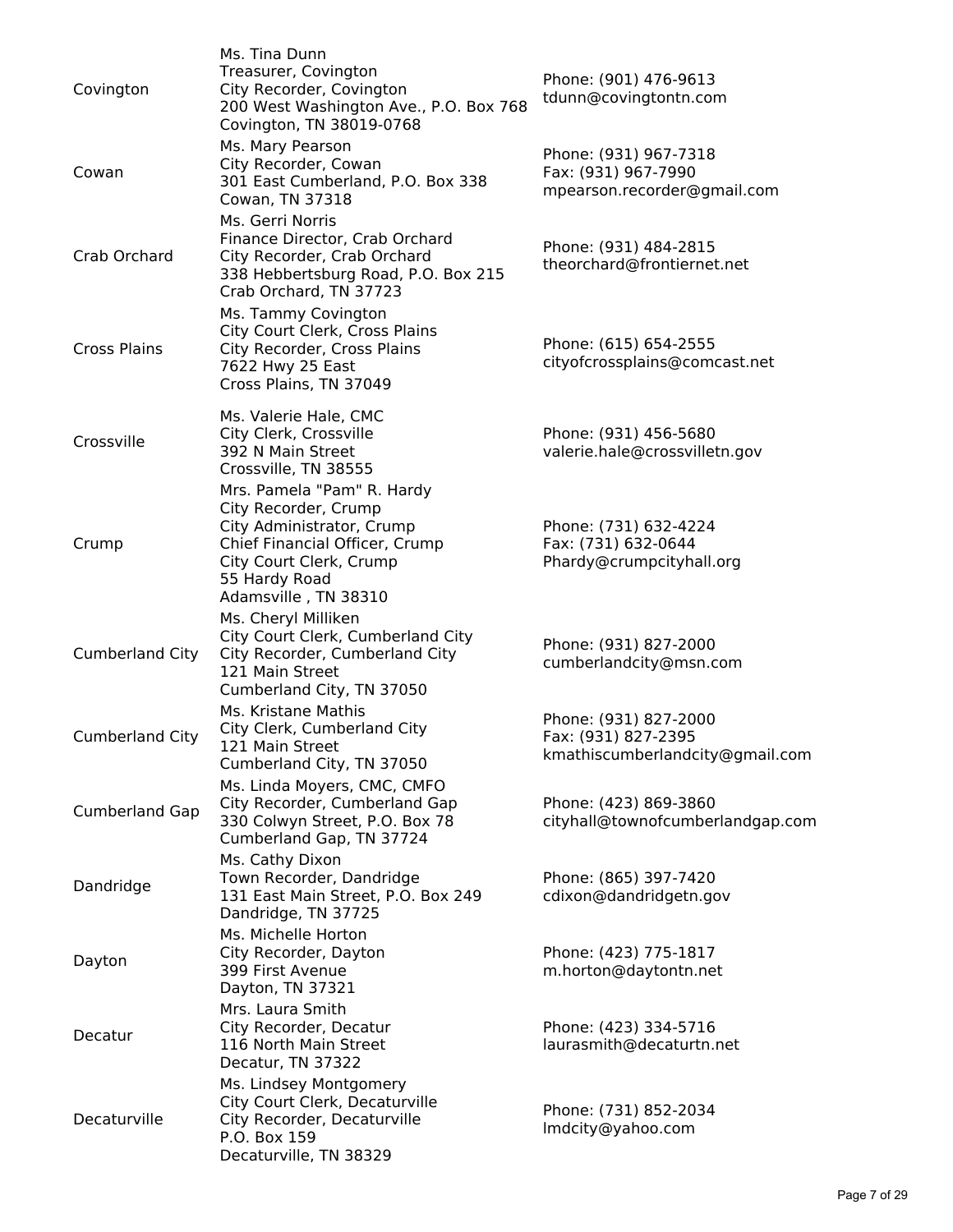| Dickson    | Mr. Chris Norman<br>Administrative Assistant, Dickson<br>City Recorder, Dickson<br>600 East Walnut Street<br>Dickson, TN 37055 | Phone: (615) 441-9508<br>cnorman@cityofdickson.com                         |
|------------|--------------------------------------------------------------------------------------------------------------------------------|----------------------------------------------------------------------------|
| Dover      | Ms. Carla Anderson<br>City Clerk, Dover<br>P.O. Box 447<br>Dover, TN 37058                                                     | Phone: (931) 232-5907<br>carla@dovertn.com                                 |
| Dowelltown | Mr. Darry Driver<br>City Recorder, Dowelltown<br>P.O. Box 100<br>Dowelltown, TN 37059                                          | Phone: (615) 536-5524                                                      |
| Doyle      | Ms. Lori Sparks<br>City Recorder, Doyle<br>5220 McMinnville Highway; PO Box 26<br>Doyle, TN 38559                              | Phone: (931) 657-2459                                                      |
| Dresden    | Ms. Jennifer Branscum<br>City Recorder, Dresden<br>589 Evergreen Street<br>Dresden, TN 38225                                   | Phone: (731) 364-2270<br>cityrecorder@cityofdresden.net                    |
| Ducktown   | Ms. Sheryl Miller<br>City Clerk, Ducktown<br>City Recorder, Ducktown<br>340 Main Street<br>Ducktown, TN 37326                  | Phone: (423) 496-3546                                                      |
| Dunlap     | Mr. Norman D. Hatfield, CMFO<br>City Recorder, Dunlap<br>15595 Rankin Avenue, P.O. Box 546<br>Dunlap, TN 37327                 | Phone: (423) 949-2115<br>nhatfield@cityofdunlap.com                        |
| Dyer       | Mr. Nathan Reed<br>City Recorder, Dyer<br>105 South Main Street<br>Dyer, TN 38330                                              | Phone: (731) 692-3767<br>nreed@cityofdyertn.com                            |
| Dyersburg  | Mr. Scott Ball<br>City Recorder, Dyersburg<br>425 West Court Street, P. O. Box 1358<br>Dyersburg, TN 38025-1358                | Phone: (731) 288-7610<br>sball@dyersburgtn.gov                             |
| Eagleville | Ms. Katy Sanderson<br>City Clerk, Eagleville<br>Court Clerk, Eagleville<br>108 South Main Street<br>Eagleville, TN 37060       | Phone: (615) 274-2922<br>cityclerk@eaglevilletn.com                        |
| Eagleville | <b>VACANT</b><br>City Recorder, Eagleville<br>Finance Director, Eagleville<br>108 South Main Street<br>Eagleville, TN 37060    | Phone: (615) 274-2922                                                      |
| East Ridge | Ms. Janet Middleton<br>City Recorder, East Ridge<br>1517 Tombras Avenue<br>East Ridge, TN 37412                                | Phone: (423) 867-7711<br>Fax: (423) 867-2806<br>jmiddleton@eastridgetn.gov |
| Eastview   | Ms. Debbie Sanders<br>City Recorder, Eastview<br>199 Hwy 57<br>Ramer, TN 38367                                                 | Phone: (731) 645-3428<br>cityofeastview@gmail.com                          |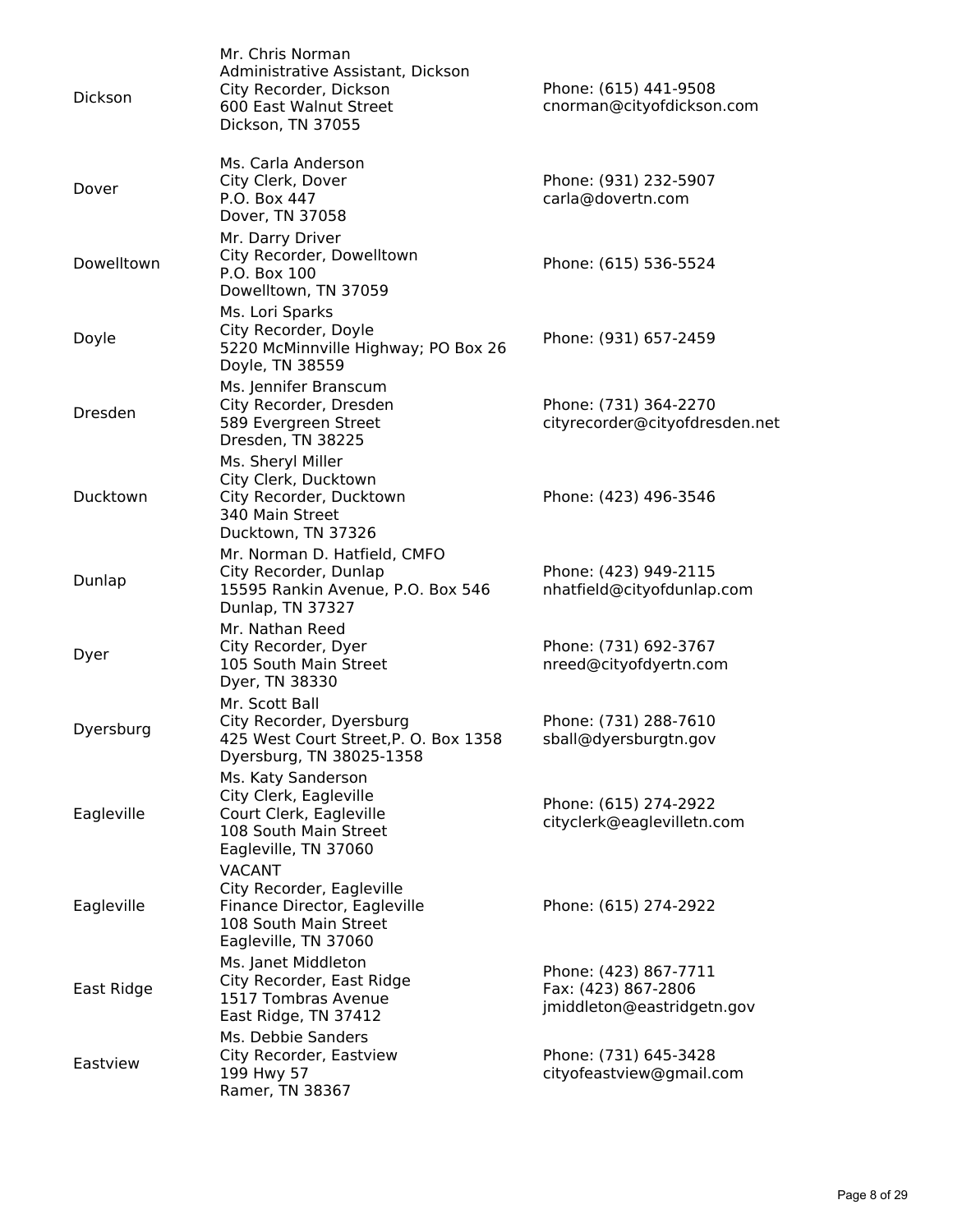| Elizabethton          | Ms. Jennifer Arnold<br>Deputy City Clerk, Elizabethton<br>Executive Assistant to City Manager,<br>Elizabethton<br>136 S. Sycamore Street<br>Elizabethton, TN 37643 | Phone: (423) 547-1516<br>jarnold@cityofelizabethton.org          |
|-----------------------|--------------------------------------------------------------------------------------------------------------------------------------------------------------------|------------------------------------------------------------------|
| Elizabethton          | Mr. Preston T. Cobb<br>Finance Director, Elizabethton<br>City Clerk, Elizabethton<br>136 S. Sycamore Street<br>Elizabethton, TN 37643                              | Phone: (423) 547-6231<br>pcobb@cityofelizabethton.org            |
| Elkton                | Ms. Kasidy Shaw<br>City Recorder, Elkton<br>168 Main Street, P.O. Box 157<br>Elkton, TN 38455-0157                                                                 | Phone: (931) 468-2506                                            |
| Englewood             | Ms. Angie Napier<br>City Court Clerk, Englewood<br>City Recorder, Englewood<br>111 So. Niota Road, P.O. Box 150<br>Englewood, TN 37329                             | Phone: (423) 887-7224<br>courtclerk@townofenglewood.com          |
| Enville               | Ms. Patricia Cates<br>City Recorder, Enville<br>PO Box 177<br>Enville, TN 38332                                                                                    | Phone: (731) 688-5125                                            |
| Erin                  | Ms. Angela Neilson<br>City Recorder, Erin<br>15 Hill Street, P.O. Box 270<br>Erin, TN 37061                                                                        | Phone: (931) 289-4108<br>lperin@peoplestel.net                   |
| Erwin                 | Mr. Todd Wilcox<br>City Recorder, Erwin<br>211 North Main, P.O. Box 59<br>Erwin, TN 37650                                                                          | Phone: (423) 743-6231                                            |
| <b>Estill Springs</b> | Ms. Kelly M. Hall<br>City Court Clerk, Estill Springs<br>City Clerk, Estill Springs<br>P. O. Drawer 100<br>Estill Springs, TN 37330                                | Phone: (931) 649-5188<br>Fax: (931) 649-5971<br>khall@united.net |
| <b>Estill Springs</b> | Ms. Tina Smith<br>City Recorder, Estill Springs<br>P.O. Drawer 100<br>Estill Springs, TN 37330                                                                     | Phone: (931) 649-5188<br>tsmith@united.net                       |
| Ethridge              | Ms. Julie K. Yokley<br>City Recorder, Ethridge<br>P.O. Box 173<br>Ethridge, TN 38456                                                                               | Phone: (931) 829-2150<br>julie@cityofethridge.com                |
| Fairview              | Ms. Brandy Johnson<br>City Recorder, Fairview<br>7100 City Center Way, P.O. Box 69<br>Fairview, TN 37062                                                           | Phone: (615) 799-2484 Ext. 132<br>recorder@fairview-tn.org       |
| Farragut              | Ms. Allison Myers<br>Town Recorder, Farragut<br>11408 Municipal Center Drive<br>Farragut, TN 37934                                                                 | Phone: (865) 966-7057<br>amyers@townoffarragut.org               |
| Finger                | Ms. Theresa Robinson<br>City Recorder, Finger<br>2234A Finger Leapwood Road<br>Finger, TN 38334                                                                    | Phone: (731) 610-6746<br>theresa@mcmahanlawfirm.net              |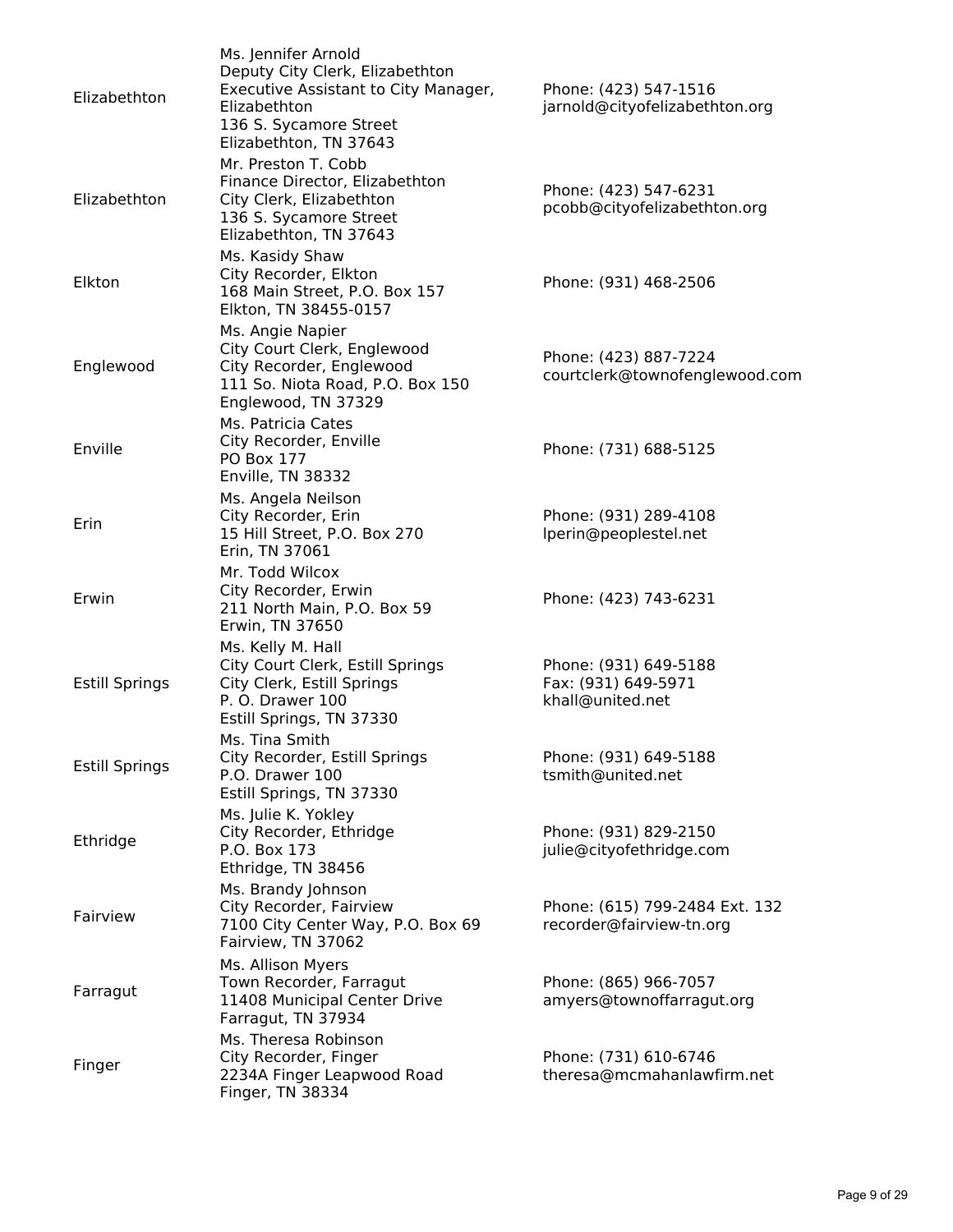| Franklin     | Ms. Angie Johnson<br>Deputy City Recorder, Franklin<br>109 Third Ave. South, Suite 103<br><b>ADMINISTRATION</b><br>Franklin, TN 37064  | Phone: (615) 550-6707<br>angie.johnson@franklintn.gov                          |
|--------------|----------------------------------------------------------------------------------------------------------------------------------------|--------------------------------------------------------------------------------|
| Franklin     | Ms. Lanaii Benne<br>City Recorder, Franklin<br>109 Third Ave. South, Suite 103<br><b>ADMINISTRATION</b><br>Franklin, TN 37064          | Phone: (615) 791-3217<br>lanaiib@franklintn.gov                                |
| Friendship   | Ms. Debra Butler<br>City Recorder, Friendship<br>City Court Clerk, Friendship<br>631 Main Street, P.O. Box 265<br>Friendship, TN 38034 | Phone: (731) 677-2396<br>debra@friendshipcity.net                              |
| Friendsville | Ms. Janet Ledbetter, CMFO<br>City Recorder, Friendsville<br>213 W. College Avenue, P.O. Box 56<br>Friendsville, TN 37737               | Phone: (865) 995-2831 Ext. 102<br>janet@friendsville.city                      |
| Gadsden      | Mrs. Alicia Pigue<br>City Recorder, Gadsden<br>229 High Street<br>Gadsden, TN 38337                                                    | Phone: (731) 784-2235<br>mrs.pigue@hotmail.com                                 |
| Gainesboro   | Ms. Darla Pippin<br>Town Recorder, Gainesboro<br>402 East Hull Avenue, P.O. Box 594<br>Gainesboro, TN 38562                            | Phone: (931) 268-9315                                                          |
| Gainesboro   | Ms. Lisa Dodson<br>Town Clerk, Gainesboro<br>402 East Hull Avenue, P.O. Box 594<br>Gainesboro, TN 38562                                | Phone: (931) 268-9315                                                          |
| Gallatin     | Ms. Connie W. Kittrell<br>City Recorder, Gallatin<br>Municipal Judge, Gallatin<br>132 West Main Street<br>Gallatin, TN 37066           | Phone: (615) 451-5895<br>Fax: (615) 230-0785<br>connie.kittrell@gallatintn.gov |
| Gallaway     | Ms. Diane Carpenter<br>City Recorder, Gallaway<br>333 Old Brownsville Road<br>Gallaway, TN 38036                                       | Phone: (901) 867-3333<br>Fax: (901) 867-9119<br>dcarpenter@gallawaytn.gov      |
| Gates        | Ms. Bobbie Gray<br>City Court Clerk, Gates<br>City Clerk, Gates<br>10085 2nd Street, P.O. Box 129<br>Gates, TN 38037                   | Phone: (731) 836-7501                                                          |
| Gates        | Ms. Lisa Harding<br>City Recorder, Gates<br>10085 2nd Street, P.O. Box 129<br>Gates, TN 38037                                          | Phone: (731) 836-7501<br>townofgates@gowisper.net                              |
| Germantown   | Ms. Michele Betty<br>City Clerk, Germantown<br>City Recorder, Germantown<br>1930 South Germantown Rd<br>Germantown, TN 38138           | Phone: (901) 757-7251<br>mbetty@germantown-tn.gov                              |
| Gibson       | Ms. Beatrice Brown<br>City Clerk, Gibson<br>City Court Clerk, Gibson<br>2204 Gibson Square, P.O. Box 374<br>Gibson, TN 38338           | Phone: (731) 787-6501                                                          |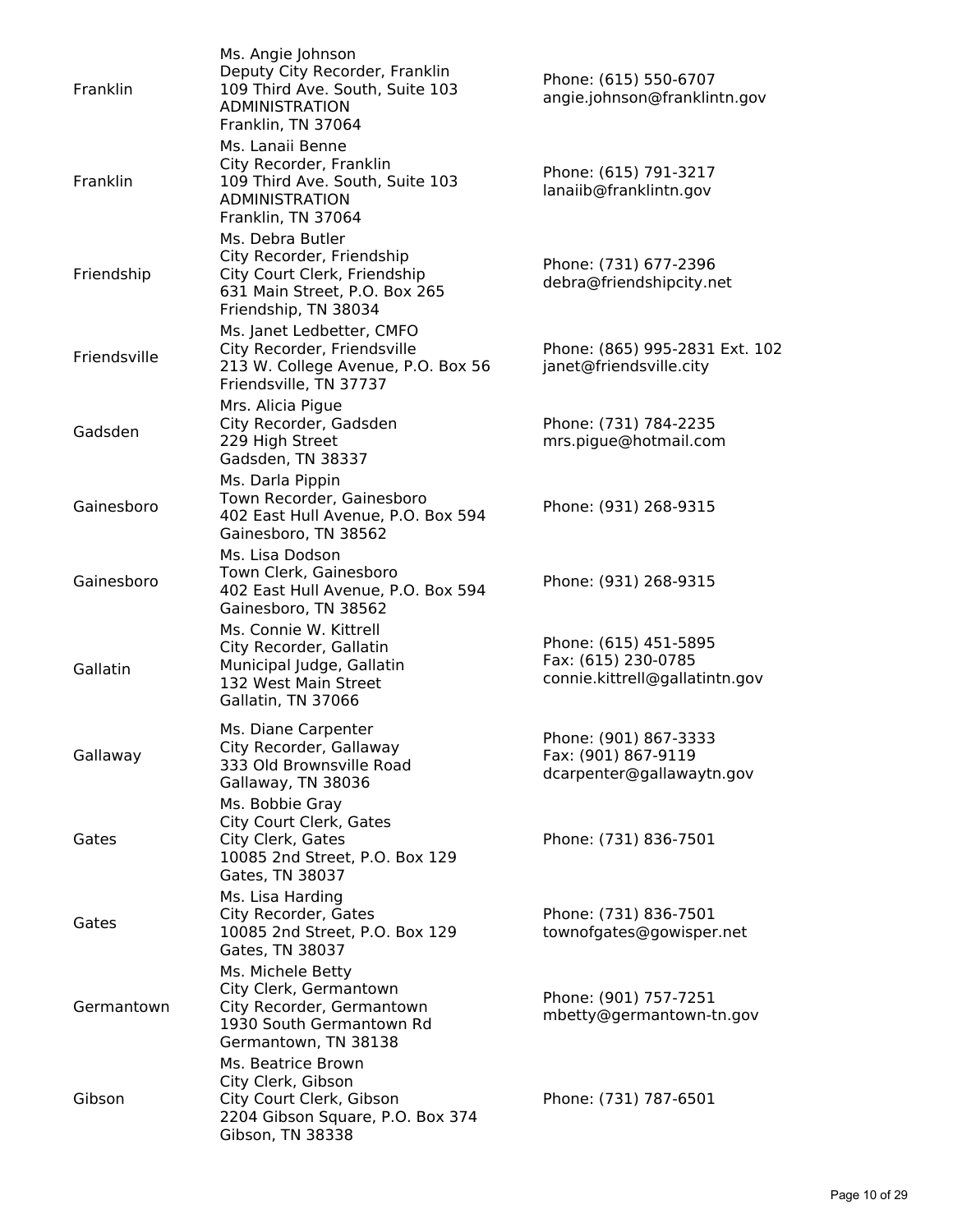| Gibson         | Mr. Riley Thomas<br>City Recorder, Gibson<br>2204 Gibson Square, P.O. Box 374<br>Gibson, TN 38338                                       | Phone: (731) 787-6501                                                            |
|----------------|-----------------------------------------------------------------------------------------------------------------------------------------|----------------------------------------------------------------------------------|
| Gilt Edge      | Ms. Shanna Holloway<br>City Recorder, Gilt Edge<br>P.O. Box 123<br>Gilt Edge, TN 38015                                                  | Phone: (901) 476-9402                                                            |
| Gleason        | Ms. Marsha Hatley<br>City Recorder, Gleason<br>City Court Clerk, Gleason<br>101 College Street, P.O. Box 720<br>Gleason, TN 38229       | Phone: (731) 648-5547<br>Fax: (731) 648-0281<br>recorder@cityofgleason.net       |
| Goodlettsville | Ms. Allison Baker<br>City Recorder, Goodlettsville<br>105 South Main Street<br>Goodlettsville, TN 37072                                 | Phone: (615) 851-2234<br>Fax: (615) 851-2212<br>abaker@goodlettsville.gov        |
| Goodlettsville | Ms. Rachel Hoover<br>City Clerk, Goodlettsville<br>105 South Main Street<br>Goodlettsville, TN 37072                                    | Phone: (615) 851-2209<br>rhoover@goodlettsville.gov                              |
| Gordonsville   | Ms. Leigh Boles<br>City Clerk, Gordonsville<br>63 E. Main Street<br>Gordonsville, TN 38563                                              | Phone: (615) 683-8282<br>leigh@townofgordonsvile.com                             |
| Gordonsville   | Ms. Shannon West<br>City Recorder, Gordonsville<br>63 E. Main Street<br>Gordonsville, TN 38563                                          | Phone: (615) 683-8282 Ext. 2<br>shannon@townofgordonsville.com                   |
| Grand Junction | Ms. Lorie Rice, CMFO<br>City Recorder, Grand Junction<br>City Court Clerk, Grand Junction<br>150 Tippah St.<br>Grand Junction, TN 38039 | Phone: (731) 764-2871<br>grandjunction@bellsouth.net                             |
| Graysville     | Mrs. Amanda Sulcer<br>Municipal Clerk, Graysville<br>136 Harrison Avenue<br>Graysville, TN 37338                                        | Phone: (423) 775-9242<br>Fax: (423) 775-8137<br>graysvilleap@gmail.com           |
| Graysville     | Ms. Crystal Knox<br>City Recorder, Graysville<br>136 Harrison Avenue<br>Graysville, TN 37338                                            | Phone: (423) 775-9242<br>Fax: (423) 775-8137<br>graysvillecityrecorder@gmail.com |
| Greenback      | Ms. Deborah Bowman<br>City Recorder, Greenback<br>6889 Morganton Road, P.O. Box 140<br>Greenback, TN 37742                              | Phone: (865) 856-2224<br>townofgreenback@gmail.com                               |
| Greenbrier     | Mrs. Stephanie Peterson Toland<br>City Recorder, Greenbrier<br>790 West College Street<br>Greenbrier, TN 37073                          | Phone: (615) 643-4531<br>stoland@greenbriertn.org                                |
| Greeneville    | Ms. Lora Young<br>Finance Director, Greeneville<br>City Recorder, Greeneville<br>200 N. College Street<br>Greeneville, TN 37745         | Phone: (423) 639-7105<br>lyoung@greenevilletn.gov                                |
| Greenfield     | Ms. Callie Croom Smithson<br>City Recorder, Greenfield<br>222 North Front Street<br>Greenfield, TN 38230                                | Phone: (731) 235-2330<br>recorder@greenfieldtn.org                               |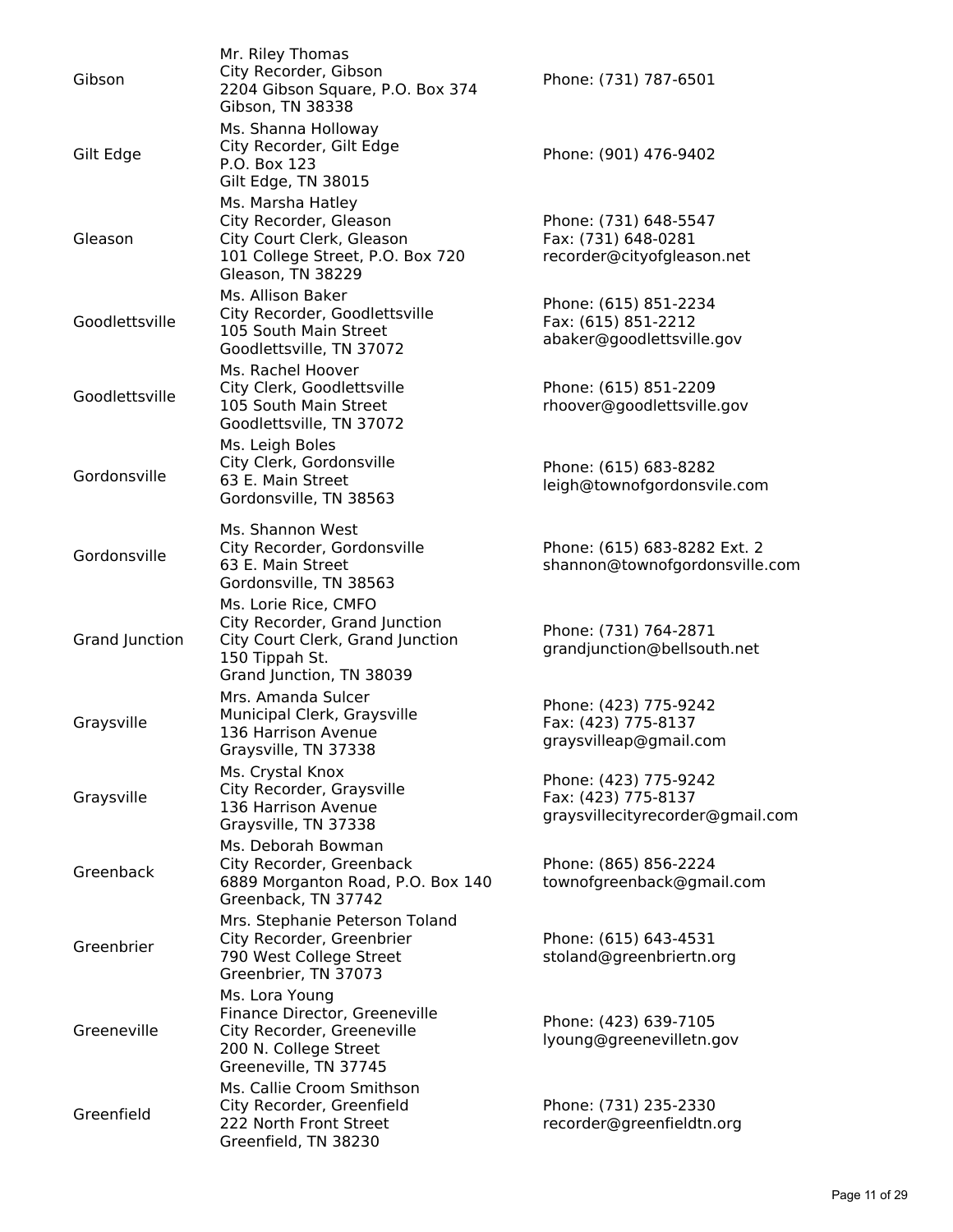| Greenfield            | Ms. Jerica Spikes<br>City Clerk, Greenfield<br>222 North Front Street<br>Greenfield, TN 38230                                                                                                      | Phone: (731) 235-2330<br>clerk@greenfieldtn.org                              |
|-----------------------|----------------------------------------------------------------------------------------------------------------------------------------------------------------------------------------------------|------------------------------------------------------------------------------|
| Gruetli-Laager        | Ms. Deborah Woodlee<br>City Recorder, Gruetli-Laager<br>P.O. Box 70<br>Gruetli-Laager, TN 37339                                                                                                    | Phone: (931) 779-5147<br>glcityhall@yahoo.com                                |
| Guys                  | Ms. Megan Rinehart<br>City Recorder, Guys<br>P.O. Box 122<br>Guys, TN 38339                                                                                                                        | Phone: (731) 239-4700                                                        |
| Halls                 | Ms. Tammy Lewis<br>City Court Clerk, Halls<br>City Recorder, Halls<br>208 North Church Street<br>Halls, TN 38040                                                                                   | Phone: (731) 836-9653<br>tlewis@town.halls.tn.us                             |
| Harriman              | Ms. Theresa Beard<br>City Clerk, Harriman<br>408 N. Roane Street, P.O. Drawer 433<br>Harriman, TN 37748                                                                                            | Phone: (865) 882-9414<br>tbeard@cityofharriman.net                           |
| Harrogate             | Ms. Debra England<br>City Recorder, Harrogate<br>CMFO, Harrogate<br>138 Harrogate Crossing, P.O. Box 979<br>Harrogate, TN 37752                                                                    | Phone: (423) 869-0211<br>debengland.cityofharrogate@gmail.com                |
| Harrogate             | Ms. Sherry Goode<br>Municipal Clerk, Harrogate<br>City Court Clerk, Harrogate<br>138 Harrogate Crossing, P.O. Box 979<br>Harrogate, TN 37752                                                       | Phone: (423) 869-0211<br>cityofharrogate@hotmail.com                         |
| Henderson             | Mr. Jim E. Garland, CMFO<br>City Recorder, Henderson<br>City Court Clerk, Henderson<br>Information Systems Director, Henderson jgarland@hendersontn.gov<br>121 Crook Avenue<br>Henderson, TN 38340 | Phone: (731) 983-5000                                                        |
| Hendersonville        | Ms. Annette Hunter, CMFO<br>City Recorder, Hendersonville<br>101 Maple Drive North<br>Hendersonville, TN 37075                                                                                     | Phone: (615) 822-1000<br>ahunter@hvilletn.org                                |
| Henning               | Ms. Amanda Adkerson<br>City Recorder/Administrator, Henning<br>260 S. Main Street<br>Henning, TN 38041                                                                                             | Phone: (731) 738-2997<br>Fax: (731) 738-2574<br>adkersonamanda.toh@gmail.com |
| Henry                 | Ms. Sonya Clayton<br>City Recorder, Henry<br>1232 Pioneer Road<br>Henry, TN 38231                                                                                                                  | Phone: (731) 241-0163<br>recorder@cityofhenry.com                            |
| <b>Hickory Valley</b> | Ms. Jane Powell<br>Alderman, Hickory Valley<br>City Recorder, Hickory Valley<br>7230 Highway 18 South, P.O. Box 39<br>Hickory Valley, TN 38042                                                     | Phone: (731) 659-2514                                                        |
| <b>Hickory Valley</b> | Ms. Loretta Bell<br>City Recorder, Hickory Valley<br>CMFO, Hickory Valley<br>7230 Highway 18 South, P.O. Box 39<br>Hickory Valley, TN 38042                                                        | Phone: (731) 764-2947                                                        |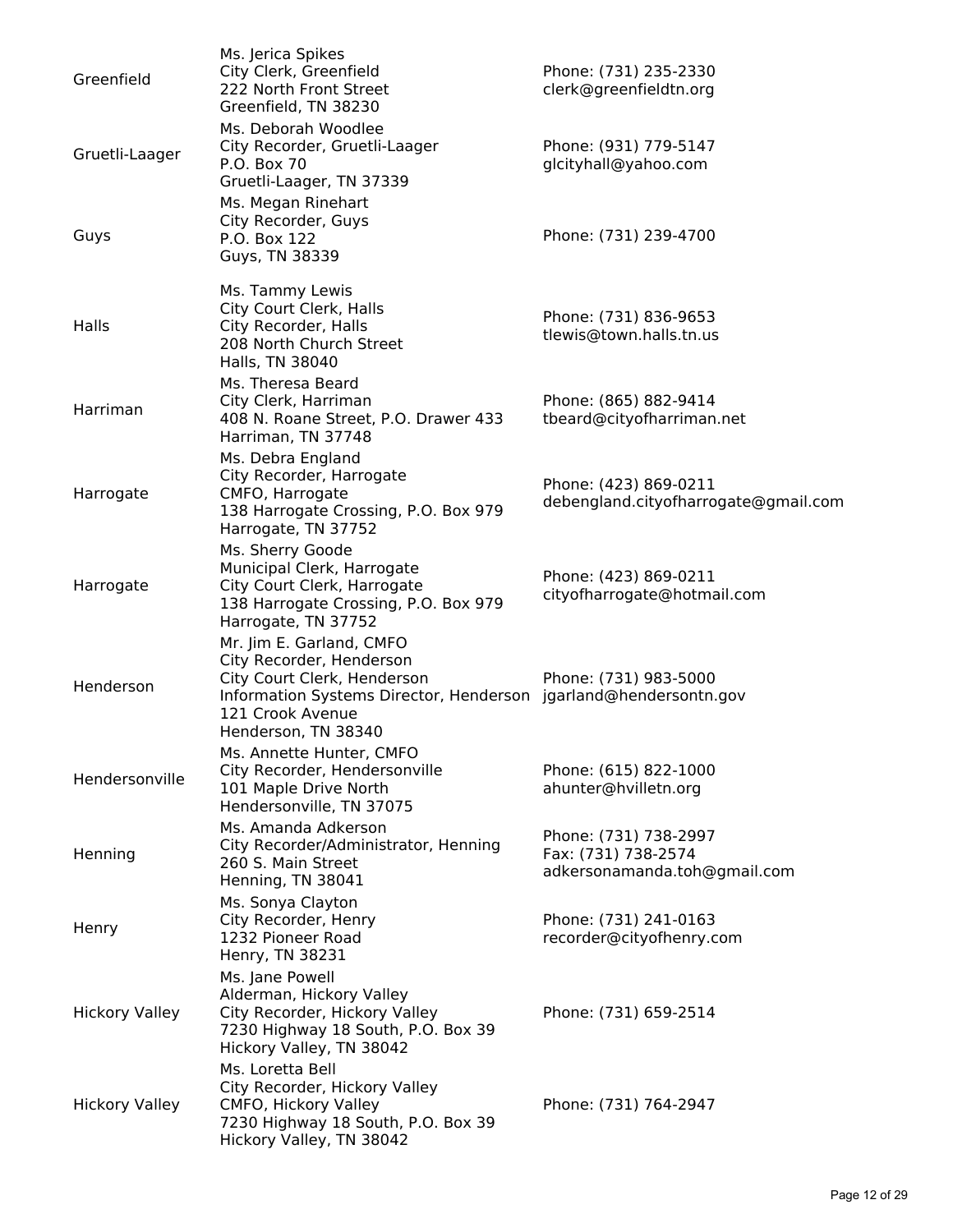| Hohenwald          | Ms. Jane Wayland<br>City Clerk, Hohenwald<br>118 West Linden Avenue<br>Hohenwald, TN 38462                                                       | Phone: (931) 796-2231<br>jwayland@hohenwald.com                             |
|--------------------|--------------------------------------------------------------------------------------------------------------------------------------------------|-----------------------------------------------------------------------------|
| <b>Hollow Rock</b> | Ms. Kathie Walch<br>City Clerk, Hollow Rock<br>27960 Broad St., P.O. Box 247<br>Hollow Rock, TN 38342                                            | Phone: (731) 586-7773<br>Fax: (731) 586-7773                                |
| <b>Hollow Rock</b> | Ms. Sharon Mann<br>City Recorder, Hollow Rock<br>City Court Clerk, Hollow Rock<br>27960 Broad St., P.O. Box 247<br>Hollow Rock, TN 38342         | Phone: (731) 586-7773<br>hollowrock@tds.net                                 |
| Hornbeak           | Ms. Crystal Roberson<br>City Recorder, Hornbeak<br>P.O. Box 265<br>Hornbeak, TN 38232                                                            | Phone: (731) 538-9626<br>hornbeakcityhall@gmail.com                         |
| Hornsby            | Ms. Melissa Wilson<br>Alderman, Hornsby<br>City Recorder, Hornsby<br>P.O. Box 58<br>Hornsby, TN 38044                                            | Phone: (731) 658-6188                                                       |
| Humboldt           | Ms. Marquita Patterson<br>City Clerk, Humboldt<br>Human Resource Director, Humboldt<br>1201 Main Street<br>Humboldt, TN 38343                    | Phone: (731) 784-2511<br>mpatterson@click1.net                              |
| Huntingdon         | Ms. Kim Carter<br>Town Recorder, Huntingdon<br>Risk Management Director, Huntingdon<br>19810 East Main St., P.O. Box 668<br>Huntingdon, TN 38344 | Phone: (731) 986-2900<br>kcarter@huntingdonch.com                           |
| Huntland           | Mr. Doug Porter<br>City Recorder, Huntland<br>100 Banks Street, P.O. Drawer H<br>Huntland, TN 37345                                              | Phone: (931) 469-0283<br>dporter.recorder.huntlandtn@gmail.com              |
| Huntsville         | Ms. Wendy Buttram<br>City Recorder, Huntsville<br>P.O. Box 150<br>Huntsville, TN 37756                                                           | Phone: (423) 663-3471<br>tohuntsville@highland.net                          |
| Jacksboro          | Ms. Emma L. Caldwell<br>Town Recorder, Jacksboro<br>585 Main Street<br>Jacksboro, TN 37757                                                       | Phone: (423) 562-9312<br>recorder@jacksboro.org                             |
| Jackson            | Mr. Bobby Arnold<br>City Recorder, Jackson<br>Finance Director, Jackson<br>121 E. Main Street, Suite 301<br>Jackson, TN 38301                    | Phone: (731) 425-8278<br>Fax: (731) 425-8209<br>barnold@jacksontn.gov       |
| Jamestown          | Ms. Brittany Winningham<br>City Clerk, Jamestown<br>, Jamestown<br>314 East Central Avenue, P.O. Box 670<br>Jamestown, TN 38556                  | Phone: (931) 879-8815                                                       |
| Jamestown          | Ms. Gail Dishmon<br>City Recorder, Jamestown<br>314 East Central Avenue, P. O. Box 670<br>Jamestown, TN 38556                                    | Phone: (931) 879-8815<br>Fax: (931) 879-3543<br>cityofjamestown@hotmail.com |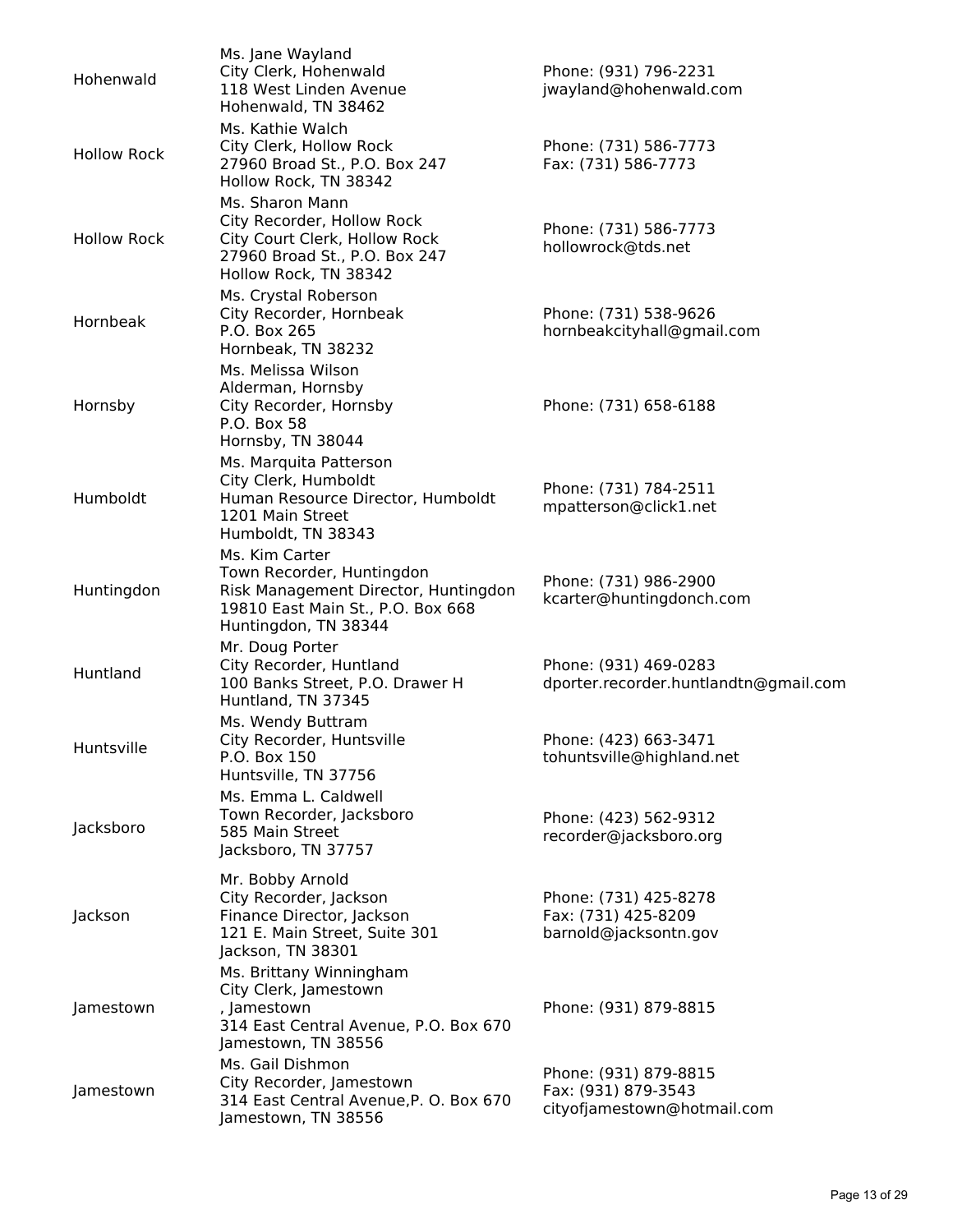| Jasper         | Ms. Paula Turney, CMFO<br>City Recorder, Jasper<br>4460 Main Street<br>Jasper, TN 37347                                                                   | Phone: (423) 942-3180<br>paulaturney@jasper-tn.com                                       |
|----------------|-----------------------------------------------------------------------------------------------------------------------------------------------------------|------------------------------------------------------------------------------------------|
| Jefferson City | Ms. Monica Myers<br>City Recorder, Jefferson City<br>112 City Center Drive, P.O. Box 530<br>Jefferson City, TN 37760                                      | Phone: (865) 475-9071<br>mmyers@jeffcitytn.com                                           |
| Jellico        | Ms. Marsha Bruce<br>City Recorder, Jellico<br>410 South Main Street<br>Jellico, TN 37762                                                                  | Phone: (423) 784-6351<br>jellicorecorder@att.net                                         |
| Johnson City   | Ms. Janet Jennings<br>City Recorder, Johnson City<br>Finance Director, Johnson City<br>601 East Main Street, P.O. Box 2150<br>Johnson City, TN 37605-2150 | Phone: (423) 434-6033<br>janetj@johnsoncitytn.org                                        |
| Jonesborough   | Mr. James "Pat" Ryder<br>Town Recorder, Jonesborough<br>123 Boone Street<br>Jonesborough, TN 37659-1390                                                   | Phone: (423) 753-1038<br>PRyder@jonesboroughtn.org                                       |
| Kenton         | Ms. Shayna Jackson<br>City Recorder, Kenton<br>108 North Poplar Street<br>Kenton, TN 38233                                                                | Phone: (731) 749-5767<br>cityhall@cityofkentontn.com                                     |
| Kimball        | Ms. Sharon Case<br>Town Clerk, Kimball<br>City Court Clerk, Kimball<br>CMFO, Kimball<br>675 Main Street<br>Kimball, TN 37347                              | Phone: (423) 837-7040<br>scase@townofkimball.com                                         |
| Kimball        | Mrs. Tonia May<br>City Recorder, Kimball<br>Human Resources Director, Kimball<br>CMFO, Kimball<br>675 Main Street<br>Kimball, TN 37347                    | Phone: (423) 837-7040<br>tmay@townofkimball.com                                          |
| Kingsport      | Ms. Angela "Angie" Marshall<br>City Clerk, Kingsport<br>415 Broad Street<br>Kingsport, TN 37660                                                           | Phone: (423) 229-9384<br>Fax: (423) 224-2566<br>angiemarshall@kingsporttn.gov            |
| Kingsport      | Ms. Lisa Winkle<br>City Recorder, Kingsport<br>Finance Director, Kingsport<br>415 Broad Street<br>Kingsport, TN 37660                                     | Phone: (423) 229-9431<br>lisawinkle@kingsporttn.gov                                      |
| Kingston       | Ms. Kelly Jackson<br>Administrative Assistant to the City<br>Manager, Kingston<br>City Clerk, Kingston<br>900 Waterford Place<br>Kingston, TN 37763       | Phone: (865) 717-4642<br>Kelly.Jackson@kingstontn.gov                                    |
| Kingston       | Ms. Marsha Marshall<br>Purchasing Agent, Kingston<br>City Clerk, Kingston<br>900 Waterford Place<br>Kingston, TN 37763                                    | Phone: (865) 376-6584 Ext. 1103<br>Fax: (865) 376-2325<br>Marsha.Marshall@kingstontn.gov |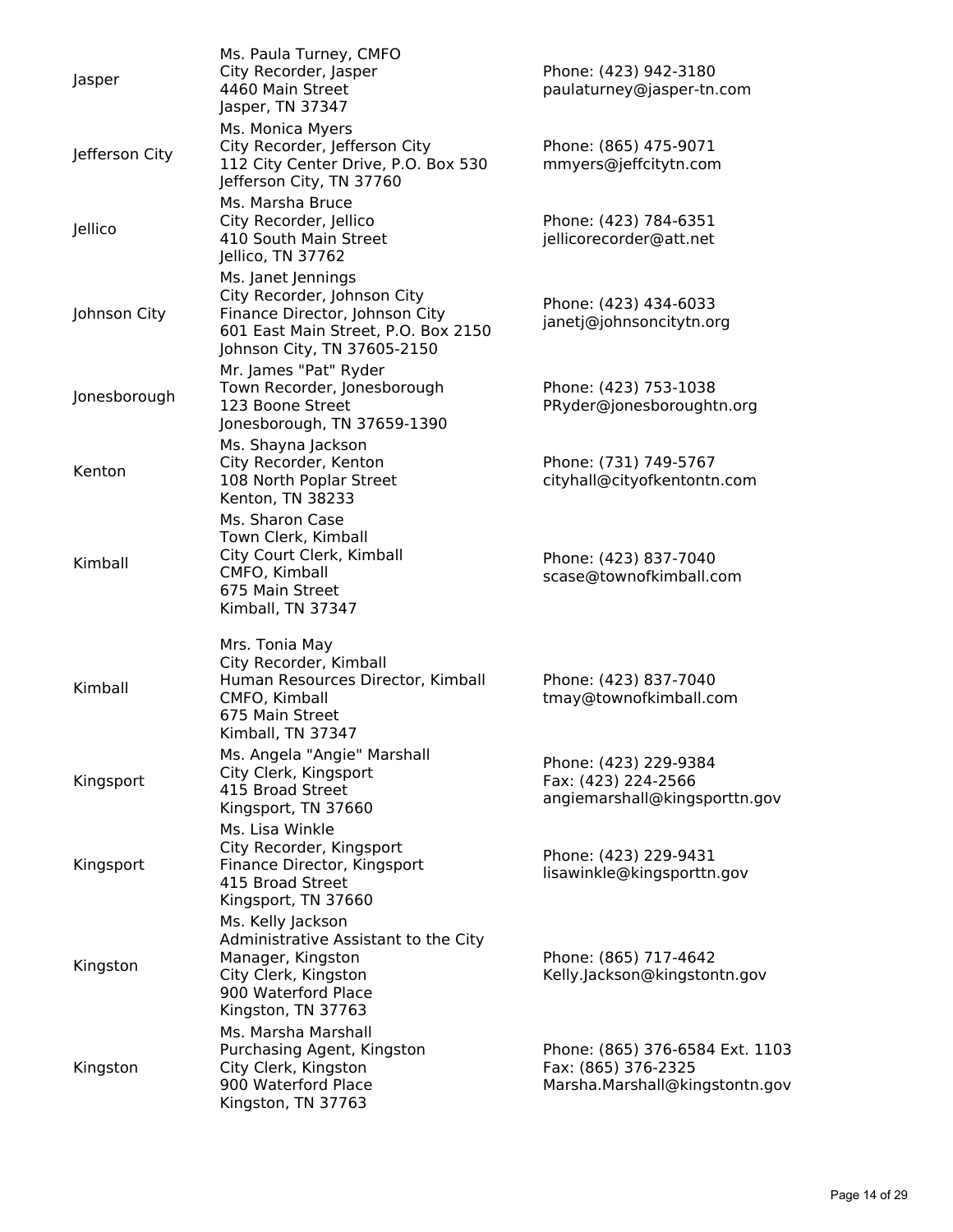| Kingston Springs | Ms. Doris Neil<br>City Clerk, Kingston Springs<br>396 Spring Street<br>Kingston Springs, TN 37082                                         | Phone: (615) 952-2110 Ext. 1<br>dneil@kingstonsprings-tn.gov                         |
|------------------|-------------------------------------------------------------------------------------------------------------------------------------------|--------------------------------------------------------------------------------------|
| Kingston Springs | Ms. Jamie Dupre<br>City Recorder, Kingston Springs<br>396 Spring Street<br>Kingston Springs, TN 37082                                     | Phone: (615) 952-2110 Ext. 9<br>Fax: (615) 952-2397<br>jdupre@kingstonsprings-tn.gov |
| Knoxville        | Mr. Will Johnson<br>City Recorder, Knoxville<br>City County Building, 400 Main Street<br>Knoxville, TN 37902                              | Phone: (865) 215-2044<br>Fax: (865) 215-4269<br>wjohnson@knoxvilletn.gov             |
| La Grange        | Ms. Vickie Thompson<br>City Recorder, La Grange<br>20 Main Street<br>La Grange, TN 38046                                                  | Phone: (901) 878-1246<br>townoflagrange@comcast.net                                  |
| Lafayette        | Mrs. Kristie Renee Talley<br>City Recorder, Lafayette<br>200 East Locust Street, P.O. Box 275<br>Lafayette, TN 37083                      | Phone: (615) 666-2194<br>Fax: (615) 666-2292<br>ktalley@lafayettecityhall.org        |
| LaFollette       | Mr. Stan Foust<br>City Clerk, LaFollette<br>Interim City Administrator, LaFollette<br>207 South Tennessee Avenue<br>LaFollette, TN 37766  | Phone: (423) 563-0719<br>Fax: (423) 563-0703<br>sfoust@lafollettetn.net              |
| Lakeland         | Ms. Debra Murrell<br>City Recorder, Lakeland<br>10001 Highway 70<br>Lakeland, TN 38002                                                    | Phone: (901) 857-2716<br>dmurrell@lakelandtn.org                                     |
| Lakesite         | Ms. Jodi P. LaCroix, CMC<br>City Recorder, Lakesite<br>City Court Clerk, Lakesite<br>9201 Rocky Point Road<br>Lakesite, TN 37379          | Phone: (423) 842-2533<br>jplacroix@lakesitetn.gov                                    |
| La Vergne        | Mr. Bruce E. Richardson<br>City Administrator, La Vergne<br>City Recorder, La Vergne<br>5093 Murfreesboro Road<br>La Vergne, TN 37086     | Phone: (615) 287-8634<br>brichardson@lavergnetn.gov                                  |
| Lawrenceburg     | Ms. Linda Adair, CMFO<br>City Recorder, Lawrenceburg<br>25 Public Square<br>Lawrenceburg, TN 38464                                        | Phone: (931) 762-4459 Ext. 104<br>ladair@lawrenceburgtn.gov                          |
| Lenoir City      | Mr. Jim Wilburn<br>Treasurer, Lenoir City<br>City Recorder, Lenoir City<br>530 Highway 321N<br>Lenoir City, TN 37771                      | Phone: (865) 986-2715<br>jwilburn@lenoircitytn.gov                                   |
| Lewisburg        | Ms. Pam Davis<br>City Recorder, Lewisburg<br>131 East Church Street<br>Lewisburg, TN 37091                                                | Phone: (931) 359-1544<br>pam.davis@lewisburgtn.gov                                   |
| Lexington        | Mr. Cody C. Wood<br>City Recorder, Lexington<br>Chief Financial Officer, Lexington<br>33 1st Street, P.O. Box 1699<br>Lexington, TN 38351 | Phone: (731) 968-6657<br>cody.wood@lexingtontn.gov                                   |
| Linden           | Ms. Bethaney Dabbs<br>City Clerk, Linden<br>P.O. Box 46<br>Linden, TN 37096                                                               | Phone: (931) 589-2736                                                                |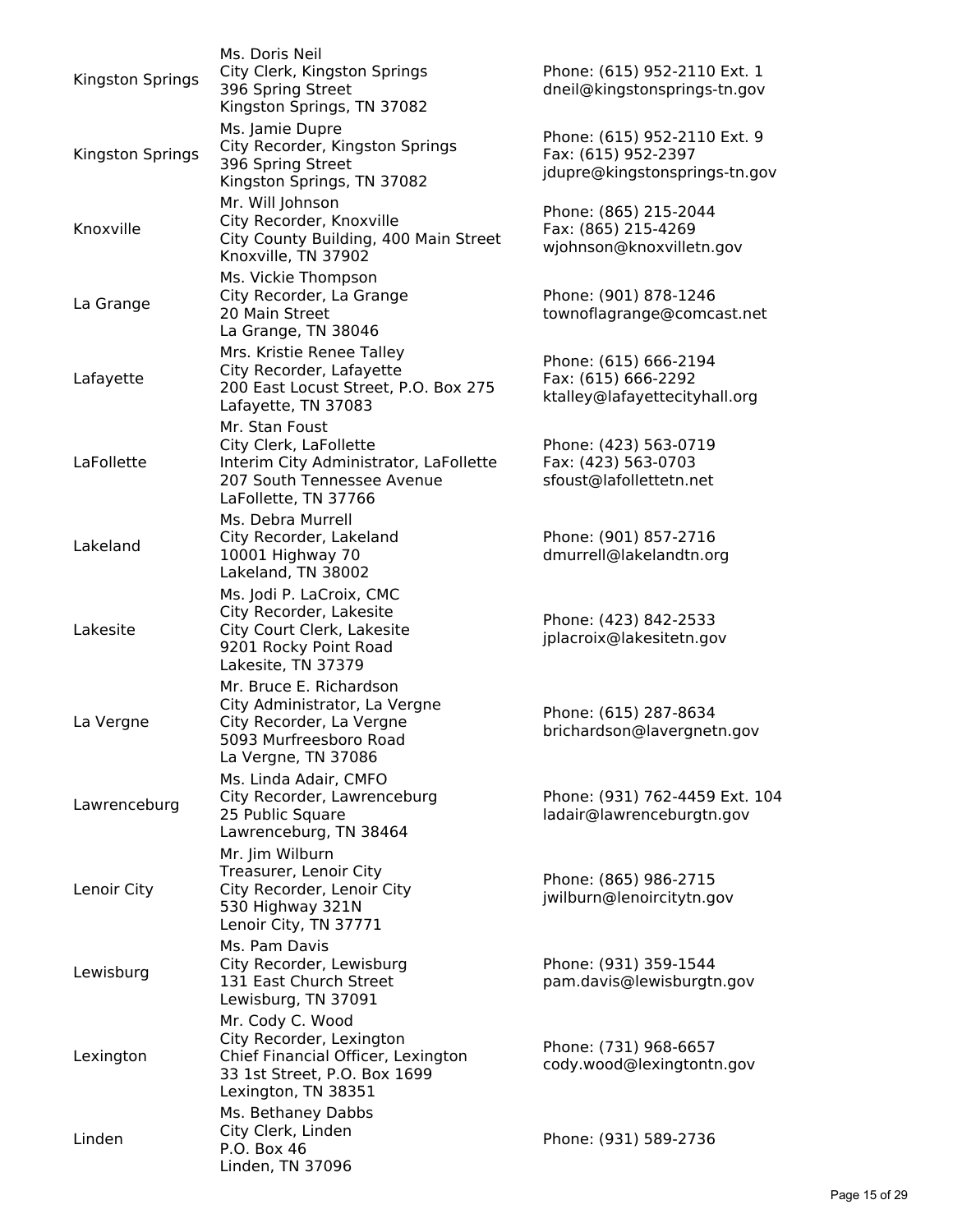| Linden           | Ms. Kristy Tucker<br>City Recorder, Linden<br>P.O. Box 46<br>Linden, TN 37096                                                            | Phone: (931) 589-2736<br>tolkt2736@gmail.com                               |
|------------------|------------------------------------------------------------------------------------------------------------------------------------------|----------------------------------------------------------------------------|
| Livingston       | Mr. Curtis Hayes<br>Mayor, Livingston<br>City Recorder, Livingston<br>301 McHenry Circle<br>Livingston, TN 38570                         | Phone: (931) 823-1269<br>mayor@cityoflivingston.net                        |
| Livingston       | Ms. Phyllis Looper<br>Finance Office Manager, Livingston<br>City Clerk, Livingston<br>301 McHenry Circle<br>Livingston, TN 38570         | Phone: (931) 823-1269<br>plooper@cityoflivingston.net                      |
| Lobelville       | Ms. Brenda Pace<br>City Clerk, Lobelville<br>P.O. Box 369<br>Lobelville, TN 37097                                                        | Phone: (931) 593-2285                                                      |
| Lobelville       | Ms. Cristal Odom<br>City Recorder, Lobelville<br>P.O. Box 369<br>Lobelville, TN 37097                                                    | Phone: (931) 593-2285<br>cityrecorder@lobelvilletn.org                     |
| Lookout Mountain | Ms. Belinda Allen<br>Town Recorder, Lookout Mountain<br>Town Court Clerk, Lookout Mountain<br>P.O. Box 111<br>Lookout Mountain, TN 37350 | Phone: (423) 821-1226<br>ballen@lookoutmtn.us                              |
| Loretto          | Ms. Jennifer Augustin<br>City Recorder, Loretto<br>415 North Military, P.O. Box 176<br>Loretto, TN 38469-0176                            | Phone: (931) 853-6797<br>jaugustin@cityoflorettotn.com                     |
| Loudon           | Ms. Melissa Huskin<br>Acting City Recorder/Treasurer, Loudon<br>City Recorder, Loudon<br>2480 Highway 72N<br>Loudon, TN 37774            | Phone: (865) 458-7572<br>melissa.huskin@loudonutilities.org                |
| Louisville       | Mr. Michael G. Long<br>City Recorder, Louisville<br>3623 Louisville Road<br>Louisville, TN 37777                                         | Phone: (865) 681-1983<br>Tolrecorder@yahoo.com                             |
| Luttrell         | Ms. Courtney Luttrell<br>City Recorder, Luttrell<br>PO Box 82, 101 Park Road<br>Luttrell, TN 37779                                       | Phone: (865) 992-0870<br>cityofluttrell@yahoo.com                          |
| Lynnville        | Ms. Tonya Holley<br>Town Recorder, Lynnville<br>PO Box 158 151 Mill Street<br>Lynnville, TN 38472                                        | Phone: (931) 527-3158                                                      |
| Madisonville     | Ms. Sherri McCrary<br>City Recorder, Madisonville<br>400 College St. North<br>Madisonville, TN 37354                                     | Phone: (423) 442-9416<br>sherrimccrary@madisonvilletn.net                  |
| Martin           | Ms. Kelly Wilson<br>City Recorder, Martin<br>109 University Street<br>Martin, TN 38237                                                   | Phone: (731) 587-3126<br>kwilson@cityofmartin.net                          |
| Maryville        | Ms. Sherri Phillips<br>City Recorder, Maryville<br>400 West Broadway<br>Maryville, TN 37801-4710                                         | Phone: (865) 273-3452<br>Fax: (865) 273-3491<br>sphillips@maryville-tn.gov |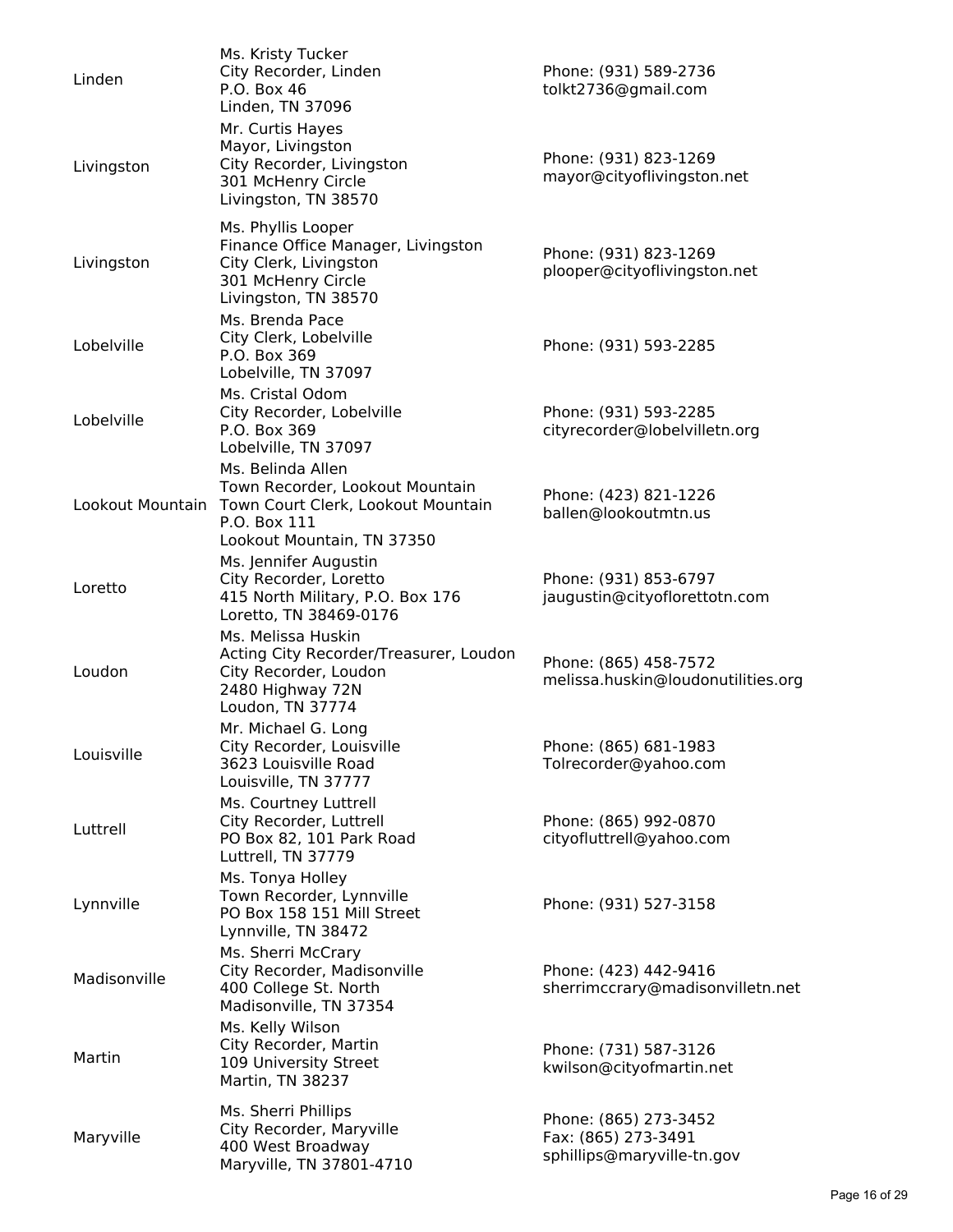| Mason          | Ms. Lureatha Harris<br>City Court Clerk, Mason<br>City Recorder, Mason<br>12157 Main Street<br>Mason, TN 38049                                        | Phone: (901) 294-7806<br>Fax: (901) 294-2307<br>lharris@townofmasontn.org           |
|----------------|-------------------------------------------------------------------------------------------------------------------------------------------------------|-------------------------------------------------------------------------------------|
| Maury City     | Mrs. Camera Bonds<br>City Clerk, Maury City<br>332 N Broadway St.<br>Maury City, TN 38050                                                             | Phone: (731) 656-2119                                                               |
| Maury City     | Mrs. Jennifer Bautista<br>City Recorder, Maury City<br>CMFO, Maury City<br>City Court Clerk, Maury City<br>332 N Broadway St.<br>Maury City, TN 38050 | Phone: (731) 656-2119<br>mcch@crockettnet.com                                       |
| Maynardville   | Ms. Gina Singletary<br>City Recorder, Maynardville<br>Human Resources Director, Maynardville<br>125 Johnson Road<br>Maynardville, TN 37807            | Phone: (865) 992-3821<br>recorder@maynardvilletn.com                                |
| McEwen         | Ms. Angie Baker<br>City Clerk, McEwen<br>9586 Highway 70 East<br>McEwen, TN 37101                                                                     | Phone: (931) 582-6211                                                               |
| McEwen         | Ms. Vickie Moran<br>City Recorder, McEwen<br>9586 Highway 70 East<br>McEwen, TN 37101                                                                 | Phone: (931) 582-6211<br>mcewencity@bellsouth.net                                   |
| McKenzie       | Mrs. Jennifer Waldrup<br>City Recorder, McKenzie<br>2470 Cedar Street; PO Box 160<br>McKenzie, TN 38201                                               | Phone: (731) 352-2292<br>Fax: (731) 352-2259<br>jennifer.waldrup@cityofmckenzie.com |
| McLemoresville | Ms. Barbara Younger<br>City Recorder, McLemoresville<br>P.O. Box 38<br>McLemoresville, TN 38235                                                       | Phone: (731) 986-9440<br>barbara@mclemoresvilletn.org                               |
| McMinnville    | Ms. Shirley Durham<br>City Recorder, McMinnville<br>101 East Main Street, P.O. Box 7088<br>McMinnville, TN 37110                                      | Phone: (931) 473-1200<br>sdurham@mcminnvilletn.gov                                  |
| Medina         | Ms. Kim Gilley<br>City Recorder, Medina<br>City Court Clerk, Medina<br>201 Hwy 45E North, P.O. Box 420<br>Medina, TN 38355                            | Phone: (731) 783-3913<br>medina@cityofmedinatn.org                                  |
| Medon          | Mr. Paul White<br>City Recorder, Medon<br>25 College Street, P.O. Box 23<br>Medon, TN 38356                                                           | Phone: (731) 422-6237<br>thecityofmedon@aeneas.com                                  |
| Memphis        | Ms. Valerie Snipes<br>City Recorder, Memphis<br>125 N. Main Street<br>Memphis, TN 38103                                                               | Phone: (901) 636-6223<br>Fax: (901) 636-6370<br>valerie.snipes@memphistn.gov        |
| Michie         | Ms. Janice Durbin<br>City Recorder, Michie<br>6019 Highway 22 South, P. O. Box 27<br>Michie, TN 38357                                                 | Phone: (731) 239-3680<br>cityofmichie@yahoo.com                                     |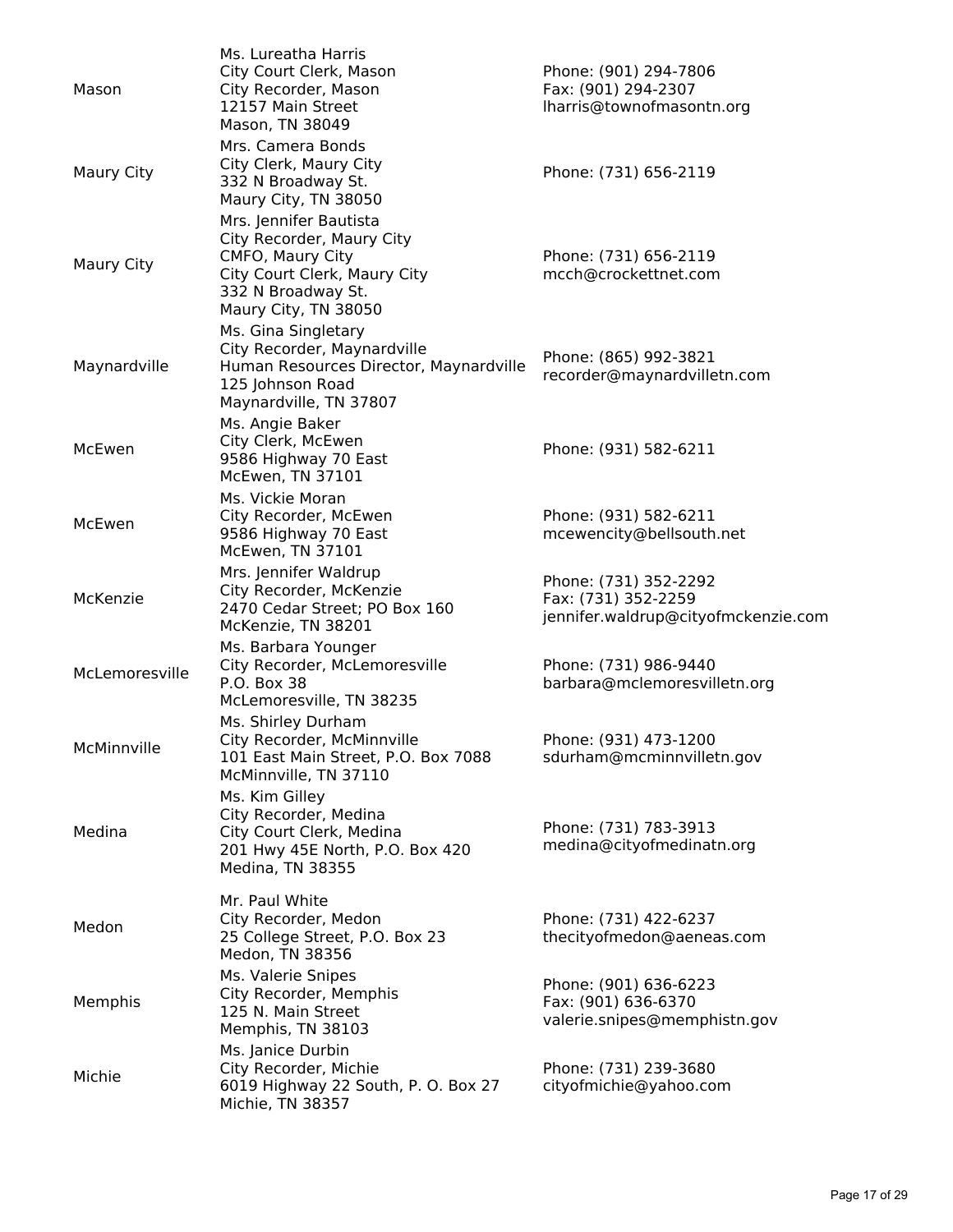| Middleton             | Ms. Teri Yopp<br>City Recorder, Middleton<br>Water Operator, Middleton<br>Utility Clerk, Middleton<br>300 South Main<br>Middleton, TN 38052     | Phone: (731) 376-8409<br>middletonch@comcast.net                             |
|-----------------------|-------------------------------------------------------------------------------------------------------------------------------------------------|------------------------------------------------------------------------------|
| Milan                 | Ms. Autumn Stewart<br>City Recorder, Milan<br>1061 South Main<br>Milan, TN 38358                                                                | Phone: (731) 686-3301<br>astewart@cityofmilantn.com                          |
| Milledgeville         | Ms. Margie Alexander<br>City Recorder, Milledgeville<br>59 Main Street, P.O. Box 18<br>Milledgeville, TN 38359                                  | Phone: (731) 687-3011<br>margiea@centurytel.net                              |
| Millersville          | Ms. Holly L. Murphy<br>City Recorder, Millersville<br>Assistant City Manager, Millersville<br>1246 Louisville Highway<br>Millersville, TN 37072 | Phone: (615) 859-0880 Ext. 103<br>cityrecorder@cityofmillersville.com        |
| Millington            | Ms. Karen Findley<br>City Clerk, Millington<br>7930 Nelson Road<br>Millington, TN 38053-2044                                                    | Phone: (901) 873-5701<br>k.findley@millingtontn.gov                          |
| Minor Hill            | Ms. Ashley Stogner<br>City Court Clerk, Minor Hill<br>City Recorder, Minor Hill<br>13200 Minor Hill Highway<br>Minor Hill, TN 38473             | Phone: (931) 565-3113<br>minorhill@energize.net                              |
| Mitchellville         | Ms. Barbara Canida<br>City Recorder, Mitchellville<br>P.O. Box 13<br>Mitchellville, TN 37119                                                    | Phone: (615) 325-6020                                                        |
| Monteagle             | Ms. Debbie Taylor<br>City Recorder, Monteagle<br>P.O. Box 127<br>Monteagle, TN 37356                                                            | Phone: (931) 924-2265<br>debbieadmin@benlomand.net                           |
| Monterey              | Mr. JJ Reels<br>City Recorder, Monterey<br>302 East Commercial Avenue<br>Monterey, Tn 38574                                                     | Phone: (931) 839-3770                                                        |
| Morrison              | Ms. Rhonda Sparkman<br>City Clerk/Recorder, Morrison<br>130 W Maple St<br>Morrison, TN 37357                                                    | Phone: (931) 635-2363<br>Fax: (931) 635-2364<br>townofmorrison@benlomand.net |
| Moscow                | Ms. LaShonda Lindsay<br>City Recorder, Moscow<br>14075 Highway 57<br>Moscow, TN 38057                                                           | Phone: (901) 877-3584<br>Fax: (901) 877-3582<br>cmfo@cityofmoscowtn.org      |
| Mosheim               | Ms. Kelle Lowery<br>City Recorder, Mosheim<br>1000 Main Street<br>Mosheim, TN 37818                                                             | Phone: (423) 422-4051<br>recorder@mosheim.net                                |
| <b>Mount Pleasant</b> | Ms. Loretta Garner<br>City Recorder, Mount Pleasant<br>Finance Director, Mount Pleasant<br>100 Public Square<br>Mount Pleasant, TN 38474        | Phone: (931) 379-7717<br>lgarner@mtpleasant-tn.gov                           |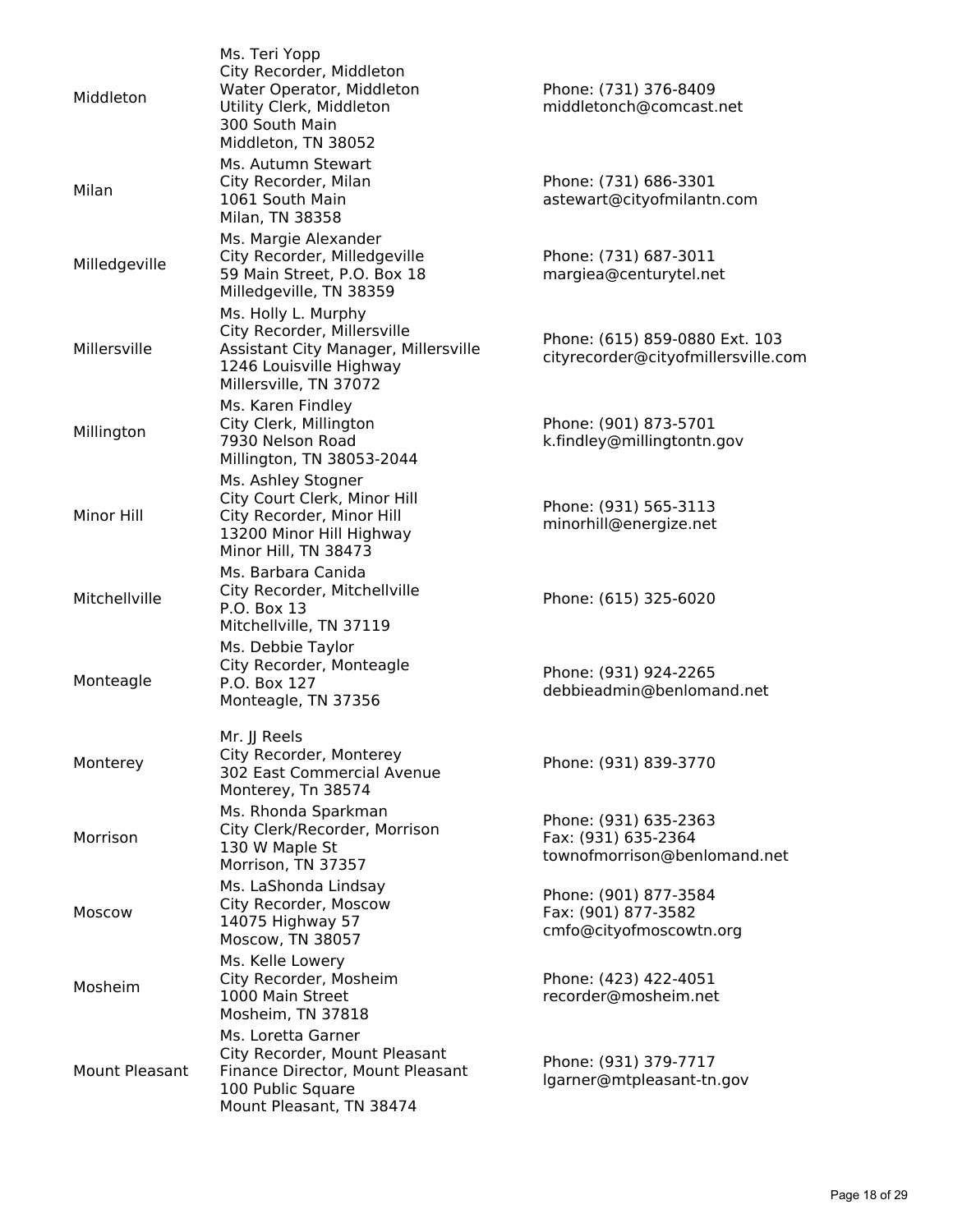| Mountain City                  | Ms. Sheila Shaw<br>City Recorder, Mountain City<br>City Court Clerk, Mountain City<br>210 South Church Street, Town of<br>Mountain City<br>Mountain City, TN 37683 | Phone: (423) 727-8005<br>sshaw@mountaincitytn.org                                 |
|--------------------------------|--------------------------------------------------------------------------------------------------------------------------------------------------------------------|-----------------------------------------------------------------------------------|
| Mt. Juliet                     | Ms. Sheila Luckett<br>City Recorder, Mt. Juliet<br>Deputy City Manager, Mt. Juliet<br>P. O. Box 256<br>Mt. Juliet, TN 37121                                        | Phone: (615) 754-2552 Ext. 210<br>Fax: (615) 754-5742<br>sluckett@mtjuliet-tn.gov |
| Munford                        | Mrs. Sherry Yelvington<br>City Recorder, Munford<br>1397 Munford Avenue<br>Munford, TN 38058-6741                                                                  | Phone: (901) 837-5955<br>Fax: (901) 837-1161<br>syelvington@munford.com           |
| Murfreesboro                   | Ms. Jennifer Brown<br>Finance Director, Murfreesboro<br>City Recorder, Murfreesboro<br>Treasurer, Murfreesboro<br>111 West Vine Street<br>Murfreesboro, TN 37130   | Phone: (615) 893-5210<br>Fax: (615) 848-3247<br>jbrown@murfreesborotn.gov         |
| Nashville<br>(Davidson County) | Ms. Diana Alarcon<br>NDOT Director, Nashville (Davidson<br>County)<br>750 South Fifth Street<br>Nashville, TN 37201                                                | Phone: (615) 862-8760<br>Fax: (615) 862-8799<br>diana.alarcon@nashville.gov       |
| Nashville<br>(Davidson County) | <b>VACANT</b><br>Municipal Clerk, Nashville (Davidson<br>County)<br>205 Metropolitan Courthouse<br>Nashville, TN 37201-5026                                        | Phone: (615) 862-6770<br>Fax: (615) 862-6774                                      |
| New Hope                       | Ms. Celeste Myers<br>City Recorder, New Hope<br><b>PO Box 168</b><br>South Pittsburg, TN 37380                                                                     | Phone: (423) 837-8301<br>cityofnewhopetn@yahoo.com                                |
| New Johnsonville               | Ms. Brandy Vann<br>City Recorder, New Johnsonville<br>CMFO, New Johnsonville<br>323 Long Street<br>New Johnsonville, TN 37134                                      | Phone: (931) 535-2715<br>cityofnj@tds.net                                         |
| New Johnsonville               | Ms. Valorie Logan<br>Clerk, New Johnsonville<br>323 Long Street<br>New Johnsonville, TN 37134                                                                      | Phone: (931) 535-2715<br>Fax: (931) 535-2185                                      |
| <b>New Market</b>              | Ms. Gloria Larrance<br>City Recorder, New Market<br>1024 Volunteer Street, P.O. Box 300<br>New Market, TN 37820                                                    | Phone: (865) 475-3018<br>cityofnewmarket@yahoo.com                                |
| <b>New Tazewell</b>            | Ms. Kimberly Mabe<br>City Recorder, New Tazewell<br>413 1st Avenue, P.O. Box 609<br>New Tazewell, TN 37825                                                         | Phone: (423) 626-5242<br>bookkeeper@newtazewelltn.org                             |
| Newbern                        | Mr. Jason G. Roberts<br>City Court Clerk, Newbern<br>City Recorder, Newbern<br>Treasurer, Newbern<br>103 Jefferson St.<br>Newbern, TN 38059                        | Phone: (731) 627-3221<br>jroberts@cityofnewbern.org                               |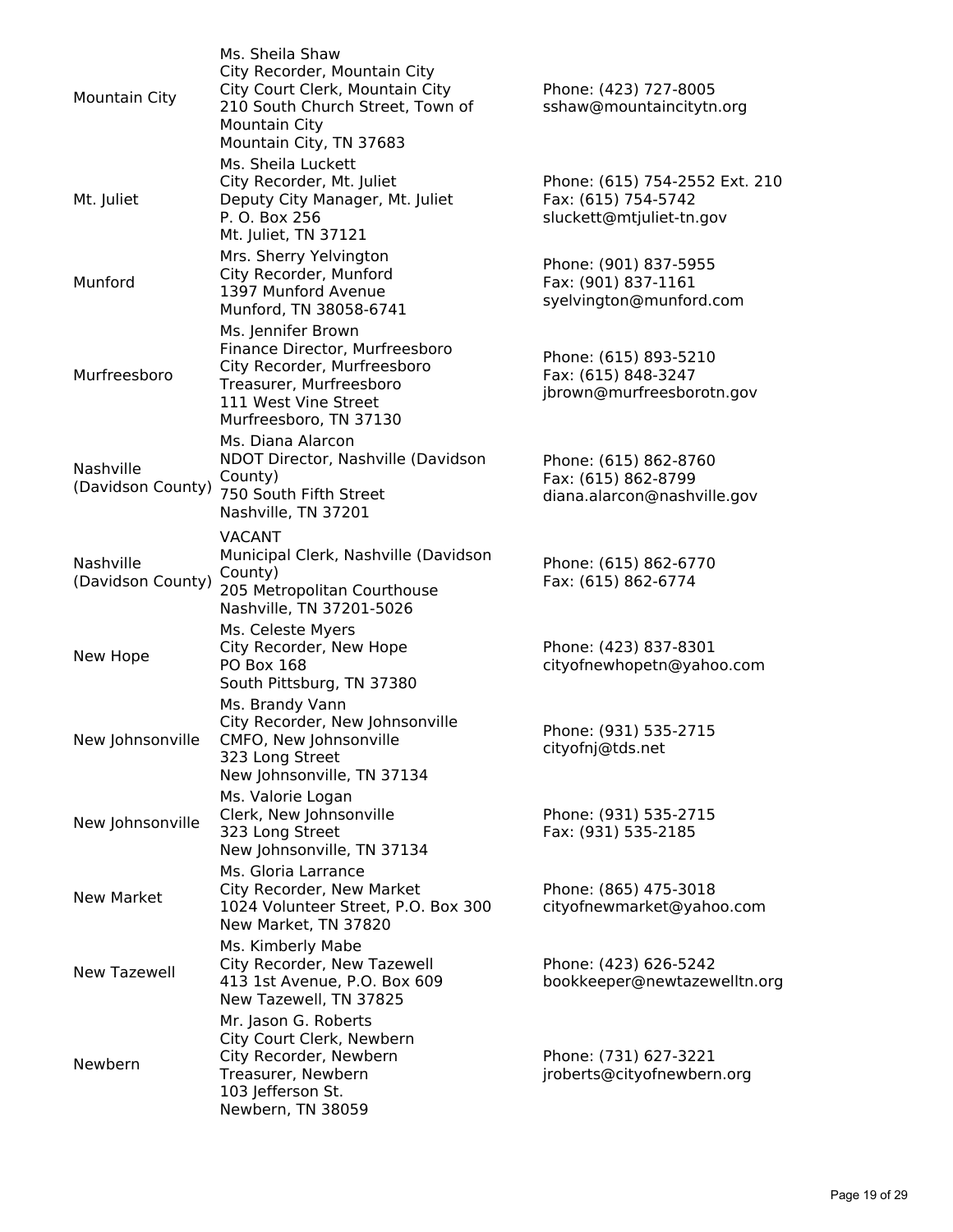| Newport               | Ms. Christina Matthews<br>Finance Director, Newport<br>City Recorder, Newport<br>P.O. Box 370<br>Newport, TN 37822-0370           | Phone: (423) 623-7323<br>tinam@newporttn.org                              |
|-----------------------|-----------------------------------------------------------------------------------------------------------------------------------|---------------------------------------------------------------------------|
| Newport               | Ms. Regina Thornton<br>Deputy City Recorder, Newport<br>P.O. Box 370<br>Newport, TN 37822-0370                                    | Phone: (423) 623-7323<br>thornton.re@newporttn.org                        |
| Niota                 | Ms. Jeannie Anderson<br>City Recorder, Niota<br>P.O. Box 515,201 E. Main St.<br>Niota, TN 37826                                   | Phone: (423) 568-2584<br>cityofniota@cityofniota.org                      |
| Nolensville           | Ms. Montique Luster<br>Town Recorder, Nolensville<br>7218 Nolensville Road<br>Nolensville, TN 37135                               | Phone: (615) 776-6691<br>mluster@nolensvilletn.gov                        |
| Normandy              | Ms. Jessica West<br>Town Recorder, Normandy<br>P.O. Box 68<br>Normandy, TN 37360                                                  | Phone: (931) 580-1447<br>townofnormandy@gmail.com                         |
| <b>Norris</b>         | Ms. Sandy Johnson<br>City Recorder, Norris<br>P.O. Box 1090<br>Norris, TN 37828                                                   | Phone: (865) 494-7645<br>cityrecorder@comcast.net                         |
| Oak Ridge             | Ms. Beth Hickman<br>City Clerk, Oak Ridge<br>200 So. Tulane Ave.<br>Oak Ridge, TN 37830                                           | Phone: (865) 425-3411<br>Fax: (865) 425-3409<br>bhickman@oakridgetn.gov   |
| Oakdale               | Ms. Monica Miller<br>City Recorder, Oakdale<br>204 Queen Street, P.O. Box 116<br>Oakdale, TN 37829                                | Phone: (423) 369-4400<br>Fax: (423) 369-3728<br>oakdalectyhl@highland.net |
| Oakdale               | Ms. Tammy Helton<br>City Clerk, Oakdale<br>204 Queen Street, P.O. Box 116<br>Oakdale, TN 37829                                    | Phone: (423) 369-4400                                                     |
| Oakland               | Ms. Yvonne Bullard, CMFO<br>Town Recorder, Oakland<br>170 Doss Circle<br>Oakland, TN 38060                                        | Phone: (901) 465-8523 Ext. 105<br>ybullard@oaklandtn.gov                  |
| Obion                 | Ms. Jana Fluty, CMFO<br>City Recorder/Administrator, Obion<br>137 East Palistine Avenue<br>Obion, TN 38240                        | Phone: (731) 536-6242<br>janafluty@townofobion.org                        |
| Obion                 | Ms. Sheila Scobey<br>City Clerk, Obion<br>137 East Palistine Avenue<br>Obion, TN 38240                                            | Phone: (731) 536-6242<br>sheilascobey@townofobion.org                     |
| <b>Oliver Springs</b> | Mr. Joseph Van Hook<br>City Recorder, Oliver Springs<br>City Judge, Oliver Springs<br>717 Main Street<br>Oliver Springs, TN 37841 | Phone: (865) 435-1145                                                     |
| Oneida                | Ms. Betty Matthews<br>City Recorder, Oneida<br>Treasurer, Oneida<br>19922 Alberta Street, P.O. Box 4237<br>Oneida, TN 37841       | Phone: (423) 569-4295<br>rectres@highland.net                             |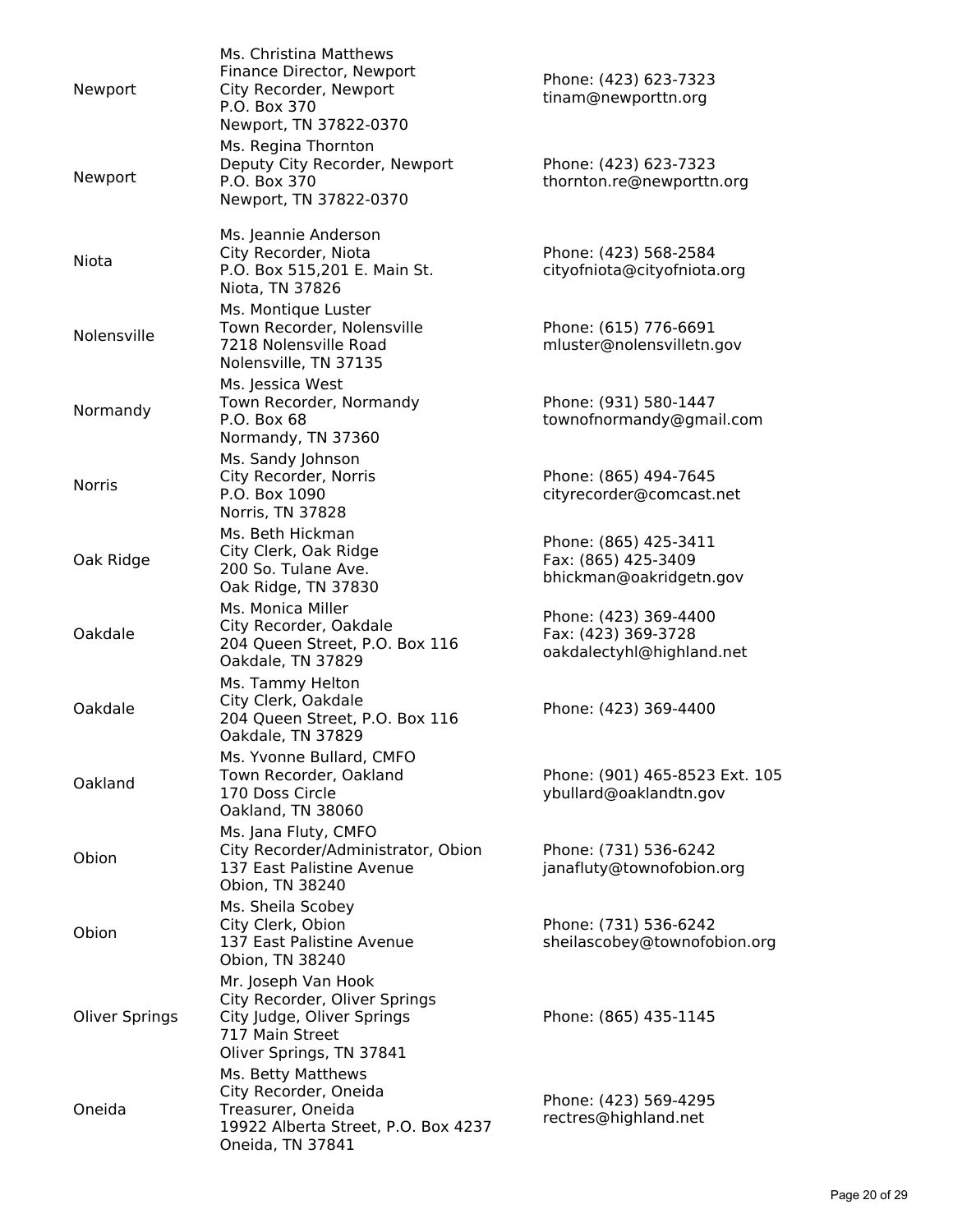| Orlinda                | Ms. Nancy J. Johnson<br>City Clerk, Orlinda<br>City Recorder, Orlinda<br>P.O. Box 95<br>Orlinda, TN 37141                                                   | Phone: (615) 654-3366<br>firemama1410@aol.com                         |
|------------------------|-------------------------------------------------------------------------------------------------------------------------------------------------------------|-----------------------------------------------------------------------|
| Palmer                 | Ms. Alicia Layne<br>City Recorder, Palmer<br>35 School Road, P.O. Box 219<br>Palmer, TN 37365                                                               | Phone: (931) 779-3247<br>Fax: (931) 779-3247                          |
| Paris                  | Ms. Traci Shannon<br>City Recorder, Paris<br>Finance Director, Paris<br>100 N. Caldwell<br>Paris, TN 38242                                                  | Phone: (731) 641-1406<br>tshannon@cityofparistn.gov                   |
| Parker's<br>Crossroads | Mr. Steve K. McDaniel<br>City Manager, Parker's Crossroads<br>City Recorder, Parker's Crossroads<br>P. O. Box 159<br>Parker's Crossroads, TN 38388-<br>7529 | Phone: (731) 968-1220<br>Fax: (731) 968-8069<br>steve@pcrossroads.com |
| Parrottsville          | Ms. Jayne Ragan<br>City Recorder, Parrottsville<br>P.O. Box 300<br>Parrottsville, TN 37843                                                                  | Phone: (423) 623-9380<br>Jayneragan@yahoo.com                         |
| Parsons                | Ms. Colleen Lawlor<br>City Recorder, Parsons<br>CMFO, Parsons<br>City Court Clerk, Parsons<br>535 Tennesee Ave South<br>Parsons, TN 38363                   | Phone: (731) 847-6358<br>recorder@cityofparsons.com                   |
| Pegram                 | Ms. Cindy Beirnes<br>Town Clerk, Pegram<br>308 Hwy 70 East/Lakeview Drive, P.O. Box<br>249<br>Pegram, TN 37143                                              | Phone: (615) 646-0773<br>cityhall@pegram.net                          |
| Pegram                 | Ms. Tina Morehead<br>Town Recorder, Pegram<br>308 Hwy 70 East/Lakeview Drive, P.O. Box<br>249<br>Pegram, TN 37143                                           | Phone: (615) 646-0773<br>recorder@pegram.net                          |
| Philadelphia           | Ms. Shelley Hendrix, CMFO<br>City Recorder, Philadelphia<br>P.O. Box 129<br>Philadelphia, TN 37846                                                          | Phone: (865) 388-8820<br>shelleyhendrix14@gmail.com                   |
| Pigeon Forge           | Ms. Mable O. Ellis<br>City Clerk, Pigeon Forge<br>3221 Rena Street, P.O. Box 1350<br>Pigeon Forge, TN 37868-1350                                            | Phone: (865) 453-9061<br>mellis@cityofpigeonforge.com                 |
| Pikeville              | Ms. Debra Barnett, CMFO<br>City Court Clerk, Pikeville<br>City Recorder, Pikeville<br>25 Municipal Dr<br>Pikeville, TN 37367-1724                           | Phone: (423) 447-2919<br>cityrecorder@bledsoe.net                     |
| Piperton               | Ms. Beverly Holloway<br>City Recorder, Piperton<br>3725 Highway 196 Suite B<br>Piperton, TN 38017                                                           | Phone: (901) 853-4830 Ext. 3<br>bholloway@pipertontn.com              |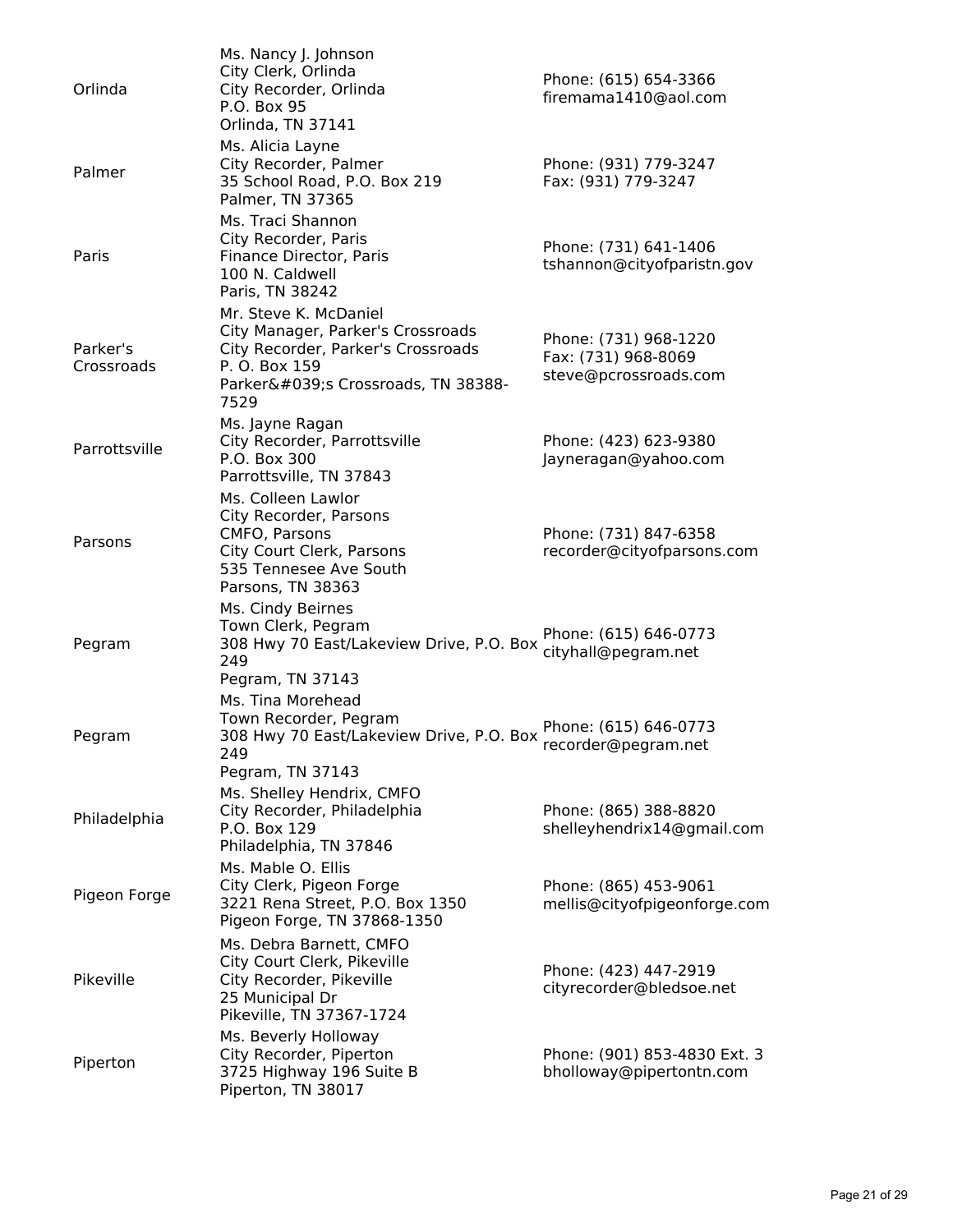| Plainview                     | Ms. Mary Ann Brantley<br>City Recorder, Plainview<br>City Court Clerk, Plainview<br>1037 Tazewell Pike, P.O. Box 37<br>Luttrell, TN 37779                                                                              | Phone: (865) 992-5841<br>Fax: (865) 992-4344<br>plnview@hotmail.com           |
|-------------------------------|------------------------------------------------------------------------------------------------------------------------------------------------------------------------------------------------------------------------|-------------------------------------------------------------------------------|
| Pleasant Hill                 | Ms. Kellie Dodson<br>Town Clerk, Pleasant Hill<br>351 East Main Street<br>Pleasant Hill, TN 38578                                                                                                                      | Phone: (931) 277-3813<br>Fax: (931) 277-5511                                  |
| <b>Pleasant View</b>          | Ms. Lisa Parker<br>Treasurer, Pleasant View<br>City Recorder, Pleasant View<br>1008 Civic Court, P.O. Box 127<br>Pleasant View, TN 37146                                                                               | Phone: (615) 746-0600 Ext. 102<br>lparker@townofpleasantview.com              |
| Portland                      | Ms. Patricia Keen<br>City Recorder, Portland<br>100 South Russell Street<br>Portland, TN 37148                                                                                                                         | Phone: (615) 325-6776 Ext. 261<br>pgkeen@cityofportlandtn.gov                 |
| Powells<br>Crossroads         | Mrs. Missy Layne<br>City Recorder, Powells Crossroads<br>105 Hwy 27<br>Whitwell, TN 37397                                                                                                                              | Phone: (423) 658-6582<br>mgrlayne@powellsxroads.com                           |
| Pulaski                       | Mr. Terry W. Harrison<br>City Recorder, Pulaski<br>City Administrator, Pulaski<br>Finance Director, Pulaski<br>Building and Zoning Official, Pulaski<br>203 South First Street, P.O. Box 633<br>Pulaski, TN 38478-0633 | Phone: (931) 363-2516<br>recorder@pulaski-tn.com                              |
| Puryear                       | Ms. Verla Smith<br>City Recorder, Puryear<br>City Court Clerk, Puryear<br>P.O. Box 278<br>Puryear, TN 38251-0278                                                                                                       | Phone: (731) 247-5362<br>cityofpuryear@gmail.com                              |
| Ramer                         | Ms. Hannah Boehler<br>City Recorder, Ramer<br>City Court Clerk, Ramer<br>City Manager, Ramer<br>P.O. Box 38<br>Ramer, TN 38367                                                                                         | Phone: (731) 645-7564                                                         |
| <b>Red Bank</b>               | Ms. Tracey Perry<br>City Recorder, Red Bank<br>3117 Dayton Boulevard<br>Chattanooga, TN 37415                                                                                                                          | Phone: (423) 877-1103<br>tperry@redbanktn.gov                                 |
| <b>Red Boiling</b><br>Springs | Mrs. Jane Wooten<br>City Clerk/Recorder, Red Boiling Springs<br>361 Lafayette Road<br>Red Boiling Springs, TN 37150                                                                                                    | Phone: (615) 699-2011<br>rbscityclerk@nctc.com                                |
| Ridgely                       | Ms. Rachel Graham<br>City Court Clerk, Ridgely<br>City Recorder, Ridgely<br>140 North Main St<br>Ridgely, TN 38080                                                                                                     | Phone: (731) 264-5182                                                         |
| Ridgetop                      | Ms. Jannet Beasley<br>City Clerk, Ridgetop<br>1730 Highway 41, P.O. Box 650<br>Ridgetop, TN 37152                                                                                                                      | Phone: (865) 859-0596<br>Fax: (615) 859-0025<br>Jannet.beasley@ridgetoptn.org |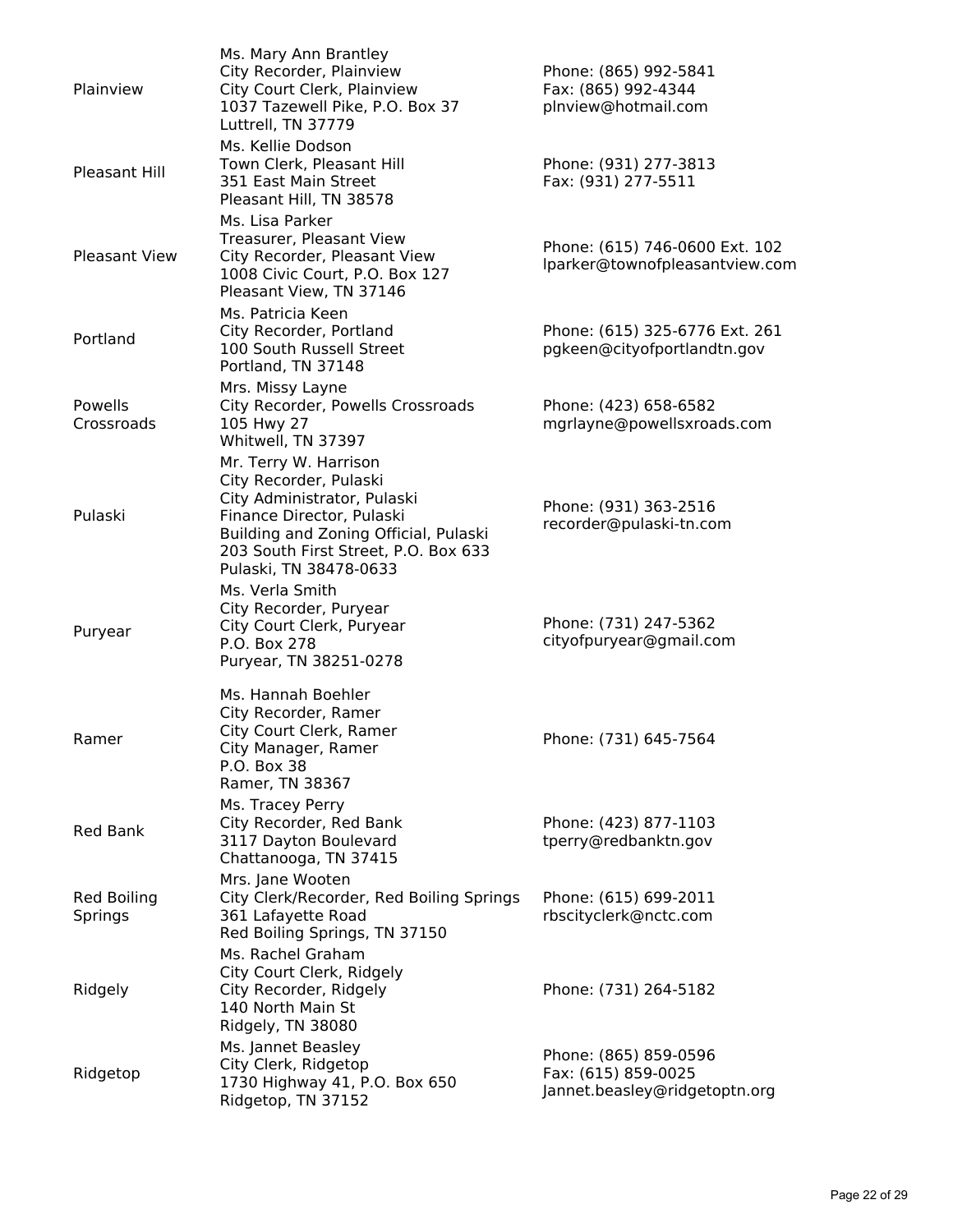| Ridgetop    | Ms. Kelly Rider, CMFO<br>City Recorder, Ridgetop<br>City Court Clerk, Ridgetop<br>1730 Highway 41, P.O. Box 650<br>Ridgetop, TN 37152 | Phone: (615) 859-0596<br>Fax: (615) 859-0025<br>kelly.rider@ridgetoptn.org  |
|-------------|---------------------------------------------------------------------------------------------------------------------------------------|-----------------------------------------------------------------------------|
| Ripley      | Ms. Donna Buckner<br>City Recorder, Ripley<br>110 South Washington Street<br>Ripley, TN 38063                                         | Phone: (731) 635-4000<br>Fax: (731) 635-2692<br>dbuckner@cityofripleytn.com |
| Rives       | Ms. LaVonda Humphries, CMFO<br>City Recorder, Rives<br>501 South Front Street<br>Rives, TN 38253-4373                                 | Phone: (731) 536-5689<br>lavondahumphries@outlook.com                       |
| Rockford    | Mr. Bailey Whited<br>City Manager, Rockford<br>City Recorder, Rockford<br>3719 Little River Road, P.O. Box 32<br>Rockford, TN 37853   | Phone: (865) 970-9665<br>city@rockfordtn.com                                |
| Rockwood    | Ms. Becky Ruppe<br>City Recorder/Administrator, Rockwood<br>110 North Chamberlain Avenue<br>Rockwood, TN 37854                        | Phone: (865) 354-0611 Ext. 821<br>becky.ruppe@cityofrockwood.com            |
| Rockwood    | Ms. Christy Hughes<br>City Clerk, Rockwood<br>110 North Chamberlain Avenue<br>Rockwood, TN 37854                                      | Phone: (865) 354-0611 Ext. 813<br>christy.hughes@cityofrockwood.com         |
| Rocky Top   | Ms. Kari Hancock, CMFO<br>City Recorder, Rocky Top<br>195 South Main, PO Box 66<br>Rocky Top, TN 37769                                | Phone: (865) 426-2838<br>khancock@rockytoptn.org                            |
| Rogersville | Mr. Glenn Hutchens, CMFO<br>City Recorder, Rogersville<br>106 East Kyle Street, P.O. Box 788<br>Rogersville, TN 37857                 | Phone: (423) 272-7497<br>toro1@chartertn.net                                |
| Rossville   | Ms. Karen Pennington<br>City Recorder, Rossville<br>Court Clerk, Rossville<br>360 Morrison Road, P.O. Box 27<br>Rossville, TN 38066   | Phone: (901) 853-4681<br>Fax: (901) 854-3976<br>townwork@att.net            |
| Rutherford  | <b>VACANT</b><br>City Recorder, Rutherford                                                                                            |                                                                             |
| Rutledge    | Ms. Stacy Harbin, CMFO<br>City Recorder, Rutledge<br>8655 Rutledge Pike<br>Rutledge, TN 37861                                         | Phone: (865) 828-4513<br>townofrutledge@gmail.com                           |
| Saltillo    | Ms. Venida Jackson<br>City Recorder, Saltillo<br>PO Box 7888<br>Saltillo, TN 38370                                                    | Phone: (731) 687-3292<br>mzanne01@hotmail.com                               |
| Sardis      | Mr. Wayne Scott<br>City Recorder, Sardis<br>P.O. Box 86<br>Sardis, TN 38371                                                           | Phone: (731) 858-2246<br>Sardiscityhall@tds.net                             |
| Saulsbury   | Ms. Jan Ward<br>Alderman, Saulsbury<br>City Recorder, Saulsbury<br>175 West Street<br>Saulsbury, TN 38067                             | Phone: (731) 764-3078<br>janward12@att.net                                  |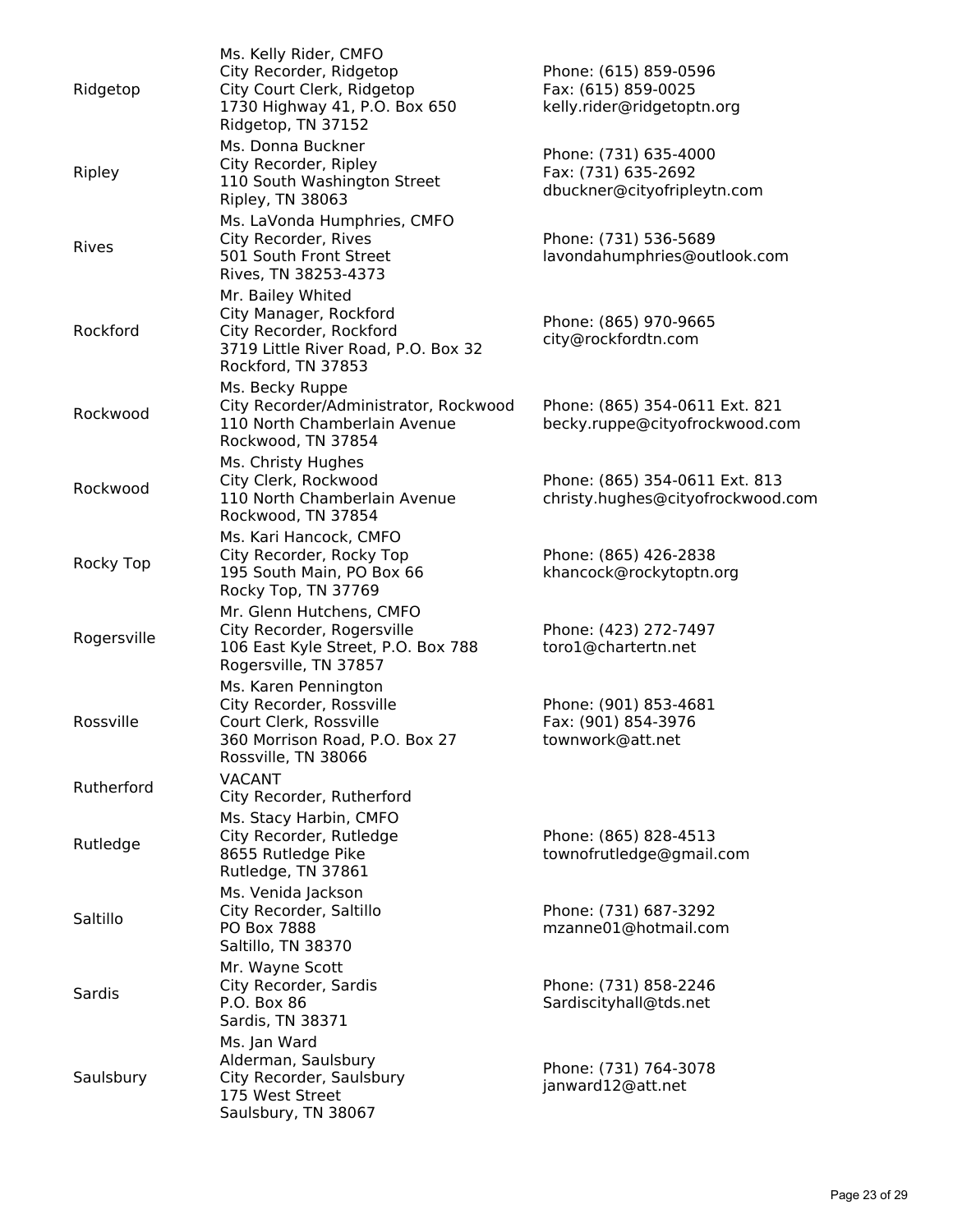| Savannah           | Ms. Brinn Parrish<br>City Recorder, Savannah<br>140 Main Street<br>Savannah, TN 38372                                           | Phone: (731) 925-3300<br>bparrish@cityofsavannah.org                         |
|--------------------|---------------------------------------------------------------------------------------------------------------------------------|------------------------------------------------------------------------------|
| <b>Scotts Hill</b> | Ms. Christian Anglin<br>City Clerk, Scotts Hill<br>85 Highway 114 South, PO Box 245<br>Scotts Hill, TN 38374                    | Phone: (731) 549-3175                                                        |
| <b>Scotts Hill</b> | Ms. Tara Anglin<br>City Clerk/Recorder, Scotts Hill<br>85 Highway 114 South, PO Box 245<br>Scotts Hill, TN 38374                | Phone: (731) 549-3175<br>tanglin@cityofscottshill.com                        |
| Selmer             | Ms. Ann E. Henderson<br>City Recorder, Selmer<br>144 North Second Street<br>Selmer, TN 38375                                    | Phone: (731) 645-3241<br>anntownofselmer@selmercityhall.com                  |
| Selmer             | Mrs. Kimberly Brigance<br>City Clerk, Selmer<br>144 North Second Street<br>Selmer, TN 38375                                     | Phone: (731) 645-3241                                                        |
| Sevierville        | Ms. Lynn McClurg<br>City Recorder, Sevierville<br>Finance Director, Sevierville<br>120 Gary Wade Blvd.<br>Sevierville, TN 37862 | Phone: (865) 453-5504<br>Imcclurg@seviervilletn.org                          |
| Sharon             | Mrs. Becky Hames<br>City Recorder, Sharon<br>143 East Main Street, P.O. Box 235<br>Sharon, TN 38255                             | Phone: (731) 456-2122<br>Fax: (731) 456-3045<br>sharoncityrecorder@gmail.com |
| Shelbyville        | Ms. Lisa Smith<br>City Recorder, Shelbyville<br>210 N. Spring Street<br>Shelbyville, TN 37160                                   | Phone: (931) 684-2691<br>Fax: (931) 680-7485<br>lisa.smith@shelbyvilletn.org |
| Silerton           | Ms. Tammy Foote<br>Treasurer, Silerton<br>City Recorder, Silerton<br>30635 Hwy 125 North<br>Silerton, TN 38340                  | Phone: (731) 658-4121                                                        |
| Slayden            | Mr. Roger D Harrison<br>City Recorder, Slayden<br>P.O. Box 140<br>Slayden, TN 37165                                             | Phone: (615) 763-6320<br>Harrisonslayden@aol.com                             |
| Smithville         | Mr. Hunter Hendrixson<br>Treasurer, Smithville<br>City Recorder, Smithville<br>104 East Main Street<br>Smithville, TN 37166     | Phone: (615) 597-4745<br>hunterh75@yahoo.com                                 |
| Smyrna             | Ms. Amber Hobbs<br>Town Clerk, Smyrna<br>315 South Lowry Street<br>Smyrna, TN 37167                                             | Phone: (615) 459-2553 Ext. 2628<br>amber.hobbs@townofsmyrna.org              |
| Sneedville         | Ms. Gail Collins<br>City Recorder, Sneedville<br>Jail Street<br>Sneedville, TN 37869                                            | Phone: (423) 733-2254<br>sneedvillecityhall@yahoo.com                        |
| South Carthage     | Mrs. Paige Key<br>City Recorder, South Carthage<br>106 South Main<br>South Carthage, TN 37030                                   | Phone: (615) 735-2727 Ext. 2<br>Fax: (615) 735-2492<br>sccityhall@dtccom.net |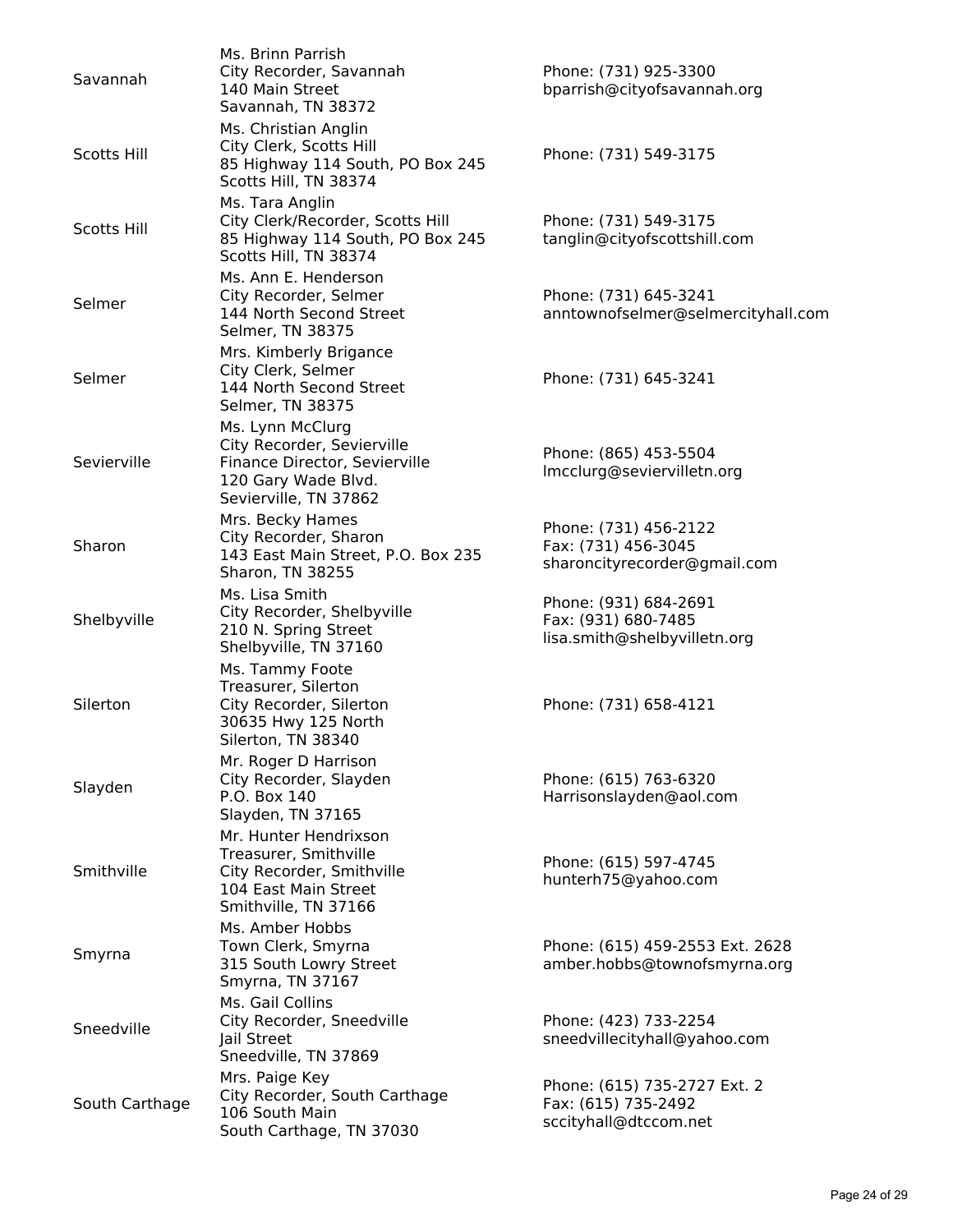| South Fulton       | Ms. Jackie Potter<br>City Recorder, South Fulton<br>700 Milton Counce Road<br>South Fulton, TN 38257                                                                         | Phone: (731) 479-2151<br>jpotter@cityofsf.org                                |
|--------------------|------------------------------------------------------------------------------------------------------------------------------------------------------------------------------|------------------------------------------------------------------------------|
| South Pittsburg    | Mrs. Candy Lancaster<br>City Clerk, South Pittsburg<br>204 W. 3rd Street<br>South Pittsburg, TN 37380                                                                        | Phone: (423) 837-5012<br>clancaster@southpittsburg-tn.gov                    |
| South Pittsburg    | Mrs. Heather Pickett<br>City Recorder, South Pittsburg<br>204 W. 3rd Street<br>South Pittsburg, TN 37380                                                                     | Phone: (423) 837-5012<br>hpickett@southpittsburg-tn.gov                      |
| Sparta             | Ms. Jennifer Roberts<br>City Clerk, Sparta<br>6 Liberty Square, P.O. Box 30<br>Sparta, TN 38583                                                                              | Phone: (931) 836-3248<br>j.roberts@spartatn.gov                              |
| Sparta             | Ms. Tonya R. Tindle<br>City Recorder, Sparta<br>6 Liberty Square, P.O. Box 30<br>Sparta, TN 38583                                                                            | Phone: (931) 836-3248<br>t.tindle@spartatn.gov                               |
| Spencer            | Ms. Crystal Crain<br>City Recorder, Spencer<br>12180 St Hwy 111<br>Spencer, TN 38585                                                                                         | Phone: (931) 946-2351<br>spencertngov@blomand.net                            |
| <b>Spring City</b> | Ms. Brenda Dodson<br>City Recorder, Spring City<br>229 Front Street<br>Spring City, TN 37381                                                                                 | Phone: (423) 365-6441<br>bdodson@townofspringcitytn.org                      |
| Spring Hill        | Ms. April Goad<br>City Recorder, Spring Hill<br>199 Town Center Parkway<br>Spring Hill, TN 37174                                                                             | Phone: (931) 486-2252 Ext. 206<br>agoad@springhilltn.org                     |
| Springfield        | Ms. Kimberly Brickles<br>City Clerk, Springfield<br>405 North Main Street, P.O. Box 788<br>Springfield, TN 37172                                                             | Phone: (615) 382-2200<br>Fax: (615) 382-7602<br>kbrickles@springfield-tn.org |
| Springfield        | Ms. Lisa Crockett<br>City Recorder, Springfield<br>Finance Director, Springfield<br>405 North Main Street, P.O. Box 788<br>Springfield, TN 37172                             | Phone: (615) 382-2200<br>lcrockett@springfield-tn.org                        |
| St. Joseph         | Ms. Joan Nelson, CMFO<br>City Manager, St. Joseph<br>City Recorder, St. Joseph<br>City Court Clerk, St. Joseph<br>409 North Main Street, P.O. Box 37<br>St. Joseph, TN 38481 | Phone: (931) 845-4141<br>sjcityhall@lorettotel.net                           |
| Stanton            | Ms. Twilla Moss<br>City Recorder, Stanton<br>8 Main Street, P.O. Box 97<br>Stanton, TN 38069                                                                                 | Phone: (731) 548-2565<br>stantoncityhall@comcast.net                         |
| Sunbright          | Ms. Cheryl Collins<br>City Recorder, Sunbright<br>120 Melton Drive, P.O. Box 188<br>Sunbright, TN 37872                                                                      | Phone: (423) 346-3480<br>Fax: (423) 628-2832<br>cheryl.collins@tn.gov        |
| Sunbright          | Mrs. Darlene Wallace<br>City Clerk, Sunbright<br>120 Melton Drive, P.O. Box 188<br>Sunbright, TN 37872                                                                       | Phone: (423) 628-5260<br>Fax: (423) 628-2832<br>citygovsb@highland.net       |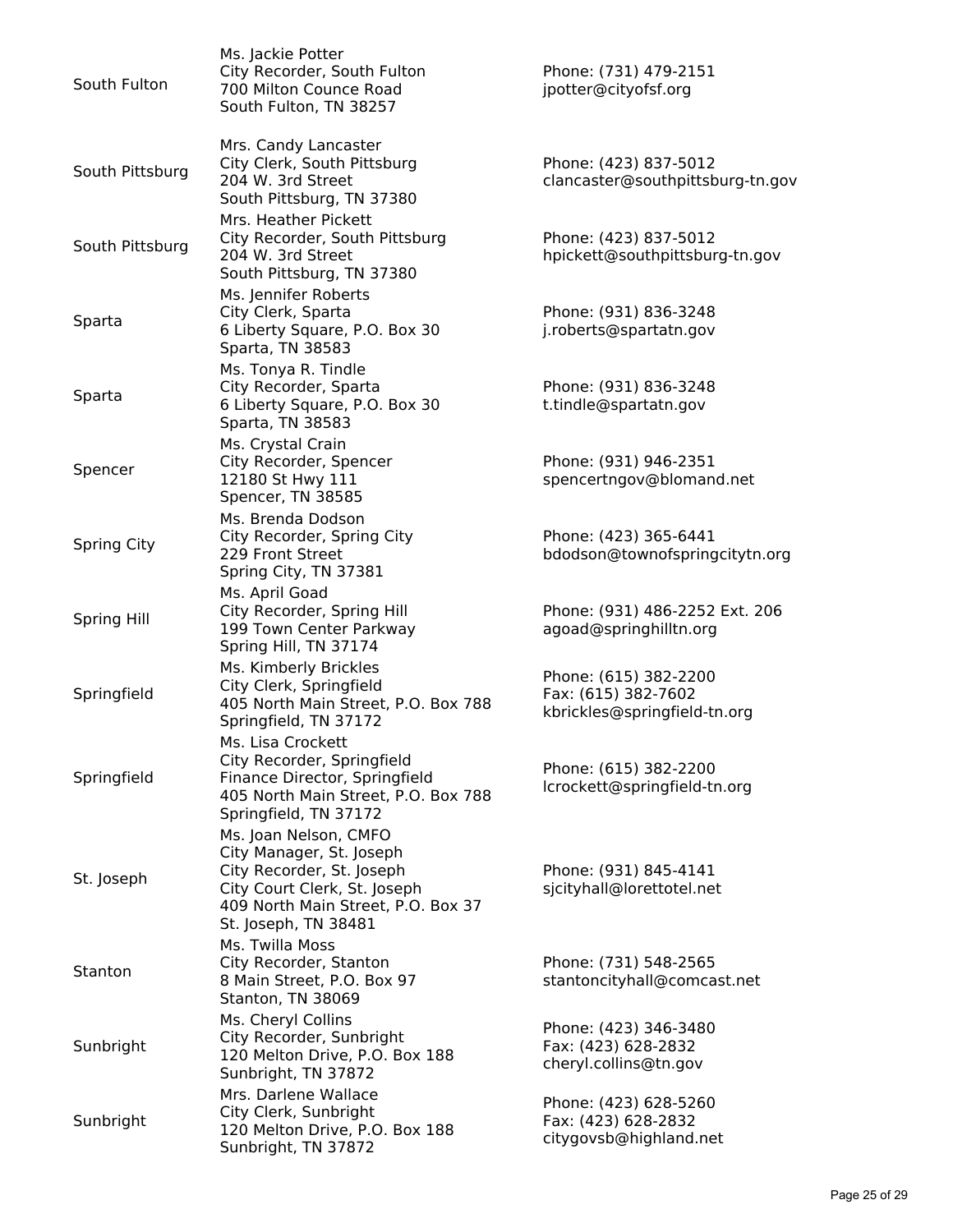| Surgoinsville         | Ms. Pamela Mullins<br>City Recorder, Surgoinsville<br>1735 Main Street, P.O. Box 67<br>Surgoinsville, TN 37873-0067                                         | Phone: (423) 345-2213<br>surgoinsvillech@gmail.com                                  |
|-----------------------|-------------------------------------------------------------------------------------------------------------------------------------------------------------|-------------------------------------------------------------------------------------|
| Sweetwater            | Ms. Jessica Morgan<br>City Recorder, Sweetwater<br>City Court Clerk, Sweetwater<br>203 Monroe Street, P.O. Box 267<br>Sweetwater, TN 37874                  | Phone: (423) 337-6979<br>jmorgan@sweetwatertn.net                                   |
| Tazewell              | Mrs. Robin Sorke<br>City Recorder, Tazewell<br>CMFO, Tazewell<br>1830 Main Street<br>Tazewell, TN 37879                                                     | Phone: (423) 626-5104<br>Fax: (423) 626-0075<br>tazewellrecorder@townoftazewell.com |
| <b>Tellico Plains</b> | Ms. Debra J. Burris<br>City Clerk, Tellico Plains<br>405 Veterans Memorial Dr.<br>Tellico Plains, TN 37385                                                  | Phone: (423) 253-2333<br>townoftellico@yahoo.com                                    |
| <b>Tellico Plains</b> | Ms. Jo Cagle<br>City Recorder, Tellico Plains<br>405 Veterans Memorial Dr.<br>Tellico Plains, TN 37385                                                      | Phone: (423) 253-2333                                                               |
| Tennessee Ridge       | Ms. Leslie Rucker, CMFO<br>City Recorder, Tennessee Ridge<br>City Court Clerk, Tennessee Ridge<br>P.O. Box 207<br>Tennessee Ridge, TN 37178                 | Phone: (931) 721-3385<br>cotr@peoplestel.net                                        |
| Thompson's<br>Station | Ms. Regina Fowler<br>City Recorder, Thompson's Station<br>1550 Thompson's Station Road<br>West, P.O. Box 100<br>Thompson's Station, TN 37179                | Phone: (615) 794-4333<br>rfowler@thompsons-station.com                              |
| Three Way             | Ms. Susan Rogers<br>City Recorder, Three Way<br>City Court Clerk, Three Way<br>190 Three Way Lane<br>Three Way, TN 38343                                    | Phone: (731) 784-7782<br>susanrogers@cityofthreeway.org                             |
| Tiptonville           | Ms. Fran Hearn<br>City Clerk, Tiptonville<br>City Court Clerk, Tiptonville<br>City Recorder, Tiptonville<br>130 South Court Street<br>Tiptonville, TN 38079 | Phone: (731) 253-9922<br>fran.hearn@tiptonvillecityhall.com                         |
| Toone                 | Ms. Shirley Futtrell<br>City Recorder, Toone<br>2005 Hwy 138, P.O. Box 98<br>Toone, TN 38381                                                                | Phone: (731) 658-9770<br>toonecityhall@bellsouth.net                                |
| Townsend              | Ms. Gayla Webb<br>City Recorder, Townsend<br>123 Tiger Drive, P.O. Box 307<br>Townsend, TN 37882                                                            | Phone: (865) 448-6886<br>gayla@cityoftownsend.com                                   |
| <b>Tracy City</b>     | Ms. Roxanna Fults<br>City Recorder, Tracy City<br>Town Hall 50 Main Street<br>Tracy City, TN 37387                                                          | Phone: (931) 592-6213<br>TracyCity@Blomand.net                                      |
| Trenton               | Ms. Leigh Ann Reynolds<br>City Recorder, Trenton<br>309 South College Street<br>Trenton, TN 38382                                                           | Phone: (731) 855-2013<br>bdfrecorder@yahoo.com                                      |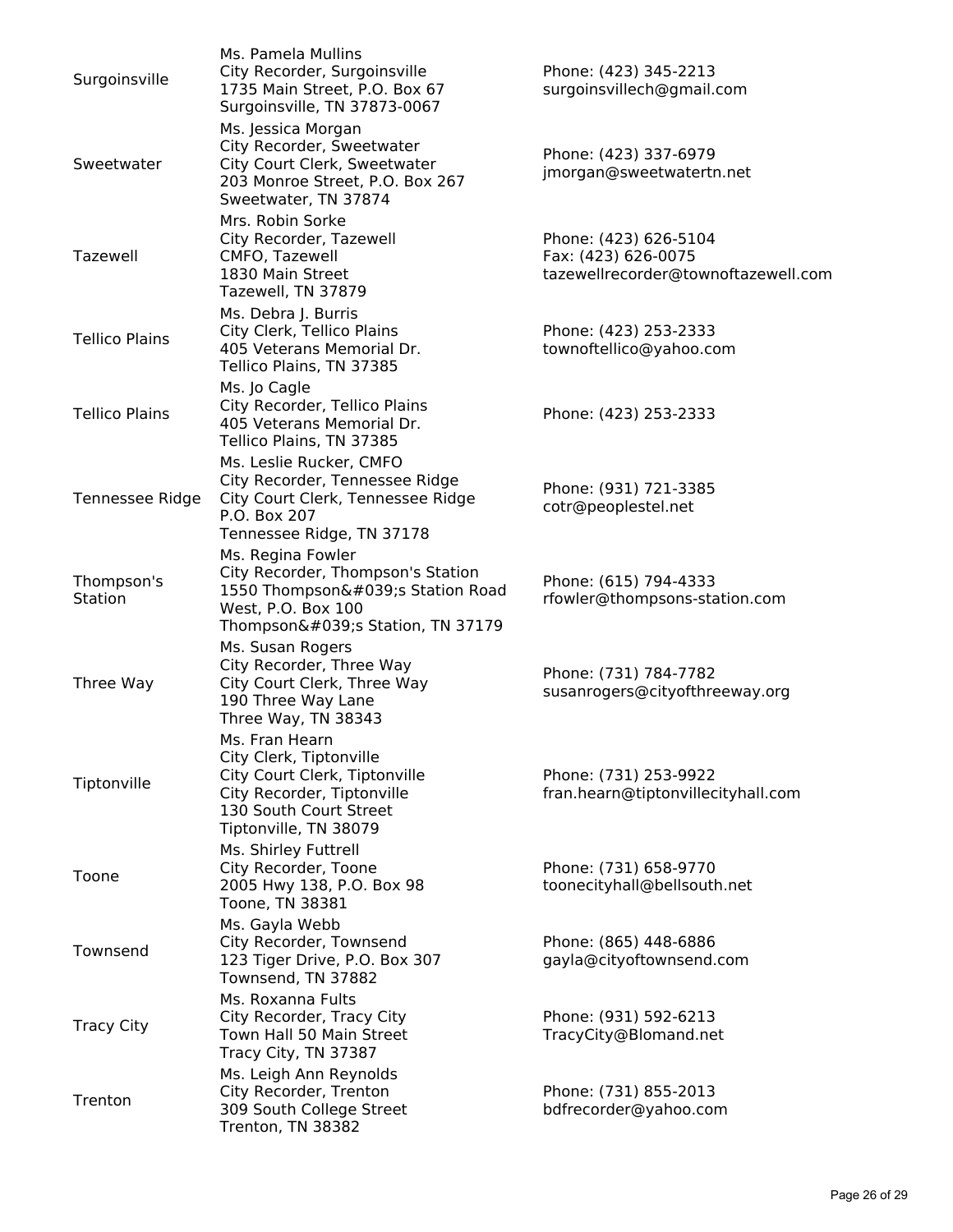| Trezevant   | Ms. Kathy Edwards<br>City Recorder, Trezevant<br>City Court Clerk, Trezevant<br>P.O. Box 100<br>Trezevant, TN 38258 | Phone: (731) 669-4831<br>cityrecorder@townoftrezevant.org                 |
|-------------|---------------------------------------------------------------------------------------------------------------------|---------------------------------------------------------------------------|
| Trimble     | Ms. Christina Simpson<br>City Recorder, Trimble<br>P.O. Box 215<br>Trimble, TN 38259                                | Phone: (731) 297-3955<br>trim@west-tenn.com                               |
| <b>Troy</b> | Mr. John McTurner<br>City Recorder, Troy<br>116 West Harper, P.O. Box 246<br>Troy, TN 38260                         | Phone: (731) 536-4745                                                     |
| <b>Troy</b> | Ms. Lindy Bell<br>City Clerk, Troy<br>116 West Harper, P.O. Box 246<br>Troy, TN 38260                               | Phone: (731) 536-4745                                                     |
| Troy        | Ms. Lora Wilson<br>Clerk, Troy<br>116 West Harper, P.O. Box 246<br>Troy, TN 38260                                   | Phone: (731) 536-4745<br>llrw@troytn.com                                  |
| Tullahoma   | Ms. Rosemary Golden<br>City Recorder, Tullahoma<br>201 West Grundy Street, P.O. Box 807<br>Tullahoma, TN 37388      | Phone: (931) 455-2648 Ext. 112                                            |
| Tusculum    | Mr. Randy Harley<br>City Recorder, Tusculum<br>P.O. Box 5014 Tusculum Station<br>Greeneville, TN 37743              | Phone: (423) 638-6211<br>Fax: (423) 638-6211<br>recorder@tusculumcity.org |
| Unicoi      | M. Debbie B. Kessler<br>City Recorder, Unicoi<br>P.O. Box 39<br>Unicoi, TN 37692-0039                               | Phone: (423) 743-7163<br>cityrecorder@unicoitn.net                        |
| Union City  | Ms. Tracy Gore<br>City Clerk, Union City<br>408 South Depot Street<br>Union City, TN 38261                          | Phone: (731) 885-1341                                                     |
| Viola       | Ms. Helen Mathias<br>City Recorder, Viola<br>Highway 108<br>Viola, TN 37394                                         | Phone: (931) 635-2007                                                     |
| Vonore      | Ms. Sabrena Norris<br>City Recorder, Vonore<br>613 Church Street, PO Box 218<br>Vonore, TN 37885                    | Phone: (423) 884-6211<br>townofvonore@tds.net                             |
| Walden      | Ms. Fern Lockhart, CMFO<br>Town Clerk, Walden<br>Town Recorder, Walden<br>P.O. Box 335<br>Signal Mountain, TN 37377 | Phone: (423) 886-4362<br>waldentownhall@epbfi.com                         |
| Wartburg    | Ms. Courtney Collins<br>City Recorder, Wartburg<br>407 Eliza Street<br>Wartburg, TN 37887                           | Phone: (423) 346-2323<br>wartburg@highland.net                            |
| Wartrace    | Ms. Kathy Tyson<br>Town Recorder, Wartrace<br><b>PO Box 158</b><br>Wartrace, TN 37183                               | Phone: (931) 389-6144<br>ktyson@townofwartrace.com                        |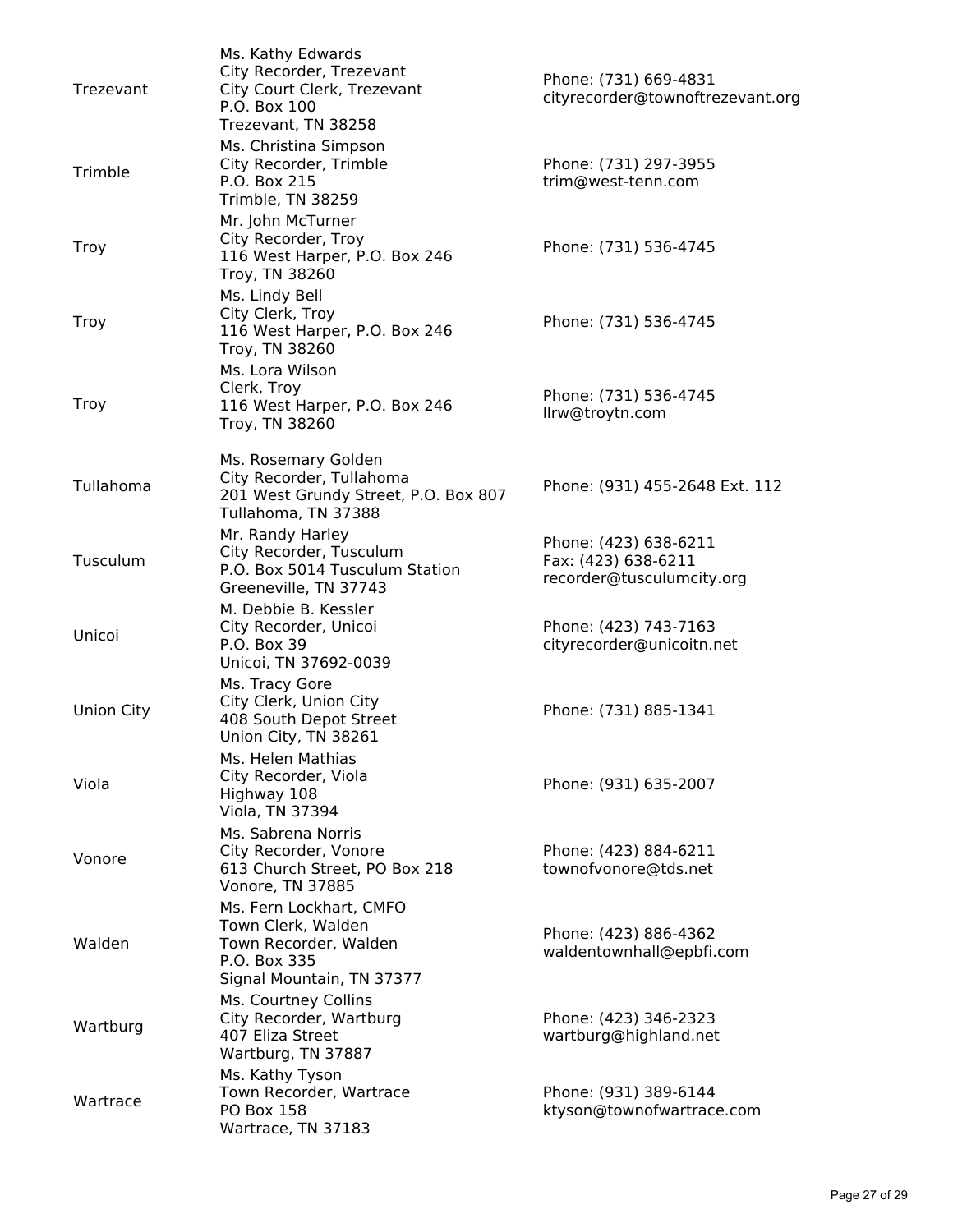| Wartrace     | Ms. Kimberley Kass<br>Town Clerk, Wartrace<br><b>PO Box 158</b><br>Wartrace, TN 37183                                                                                   | Phone: (931) 389-6144<br>kkass@townofwartrace.com                                |
|--------------|-------------------------------------------------------------------------------------------------------------------------------------------------------------------------|----------------------------------------------------------------------------------|
| Watertown    | Ms. April Lamberson<br>City Recorder, Watertown<br>8630 Sparta Pike<br>Watertown, TN 37184                                                                              | Phone: (615) 237-3326<br>watertowncity@bellsouth.net                             |
| Watertown    | Ms. Lisa Baines<br>City Clerk, Watertown<br>8630 Sparta Pike<br>Watertown, TN 37184                                                                                     | Phone: (615) 237-3326<br>watertowncity@bellsouth.net                             |
| Waverly      | Ms. Kayla Thomas<br>City Recorder, Waverly<br>101 East Main Street, P.O. Box 70<br>Waverly, TN 37185                                                                    | Phone: (931) 296-2101<br>Fax: (931) 296-1434<br>kthomas@waverlytn.org            |
| Waynesboro   | Ms. Paige Jackson<br>City Recorder, Waynesboro<br>122 Public Square East, P.O. Box 471<br>Waynesboro, TN 38485                                                          | Phone: (931) 722-5458<br>pjackson@cityofwaynesboro.org                           |
| Westmoreland | Ms. Kelly Templeton<br>Clerk, Westmoreland<br>1001 Park Street, P.O. Box 8<br>Westmoreland, TN 37186                                                                    | Phone: (615) 644-3850<br>kelly.templeton@westmorelandtn.gov                      |
| Westmoreland | Ms. Keshia Troutt<br>Finance Director, Westmoreland<br>City Recorder, Westmoreland<br>1001 Park Street, P.O. Box 8<br>Westmoreland, TN 37186                            | Phone: (615) 644-3850<br>Fax: (615) 644-3950<br>keshia.troutt@westmorelandtn.gov |
| White Bluff  | Ms. Melody Lewis, CMFO<br>City Recorder, White Bluff<br>52 Graham Street, P.O. Box 300<br>White Bluff, TN 37187                                                         | Phone: (615) 797-3131<br>melody.lewis@townofwhitebluff.com                       |
| White House  | Mr. Derek Watson<br>City Clerk/Recorder, White House<br>Administrative Services Director, White<br>House<br>105 College Street<br>White House, TN 37188                 | Phone: (615) 672-4350 Ext. 2111<br>dwatson@WhiteHouseTN.gov                      |
| White Pine   | Ms. Alyson Susong<br>City Recorder, White Pine<br>City Judge, White Pine<br>City Court Clerk, White Pine<br>1548 Main Street, P. O. Box 66<br>White Pine, TN 37890-0066 | Phone: (865) 674-2556<br>Whitepine@charter.net                                   |
| Whiteville   | Ms. Angelous Simmons<br>City Recorder, Whiteville<br>144 E Main St.<br>Whiteville, TN 38075                                                                             | Phone: (731) 254-8523<br>angeloussimmons@townofwhiteville.com                    |
| Whitwell     | Ms. Carol Condra<br>City Recorder, Whitwell<br>13671 Highway 28<br>Whitwell, TN 37397                                                                                   | Phone: (423) 658-5151<br>Fax: (423) 658-2397<br>ccondra@cityofwhitwell1956.org   |
| Williston    | Ms. Marilyn Conery<br>City Recorder, Williston<br>Highway 76, P.O. Box 131<br>Williston, TN 38076-0131                                                                  | Phone: (901) 465-4173<br>Fax: (901) 235-7089                                     |